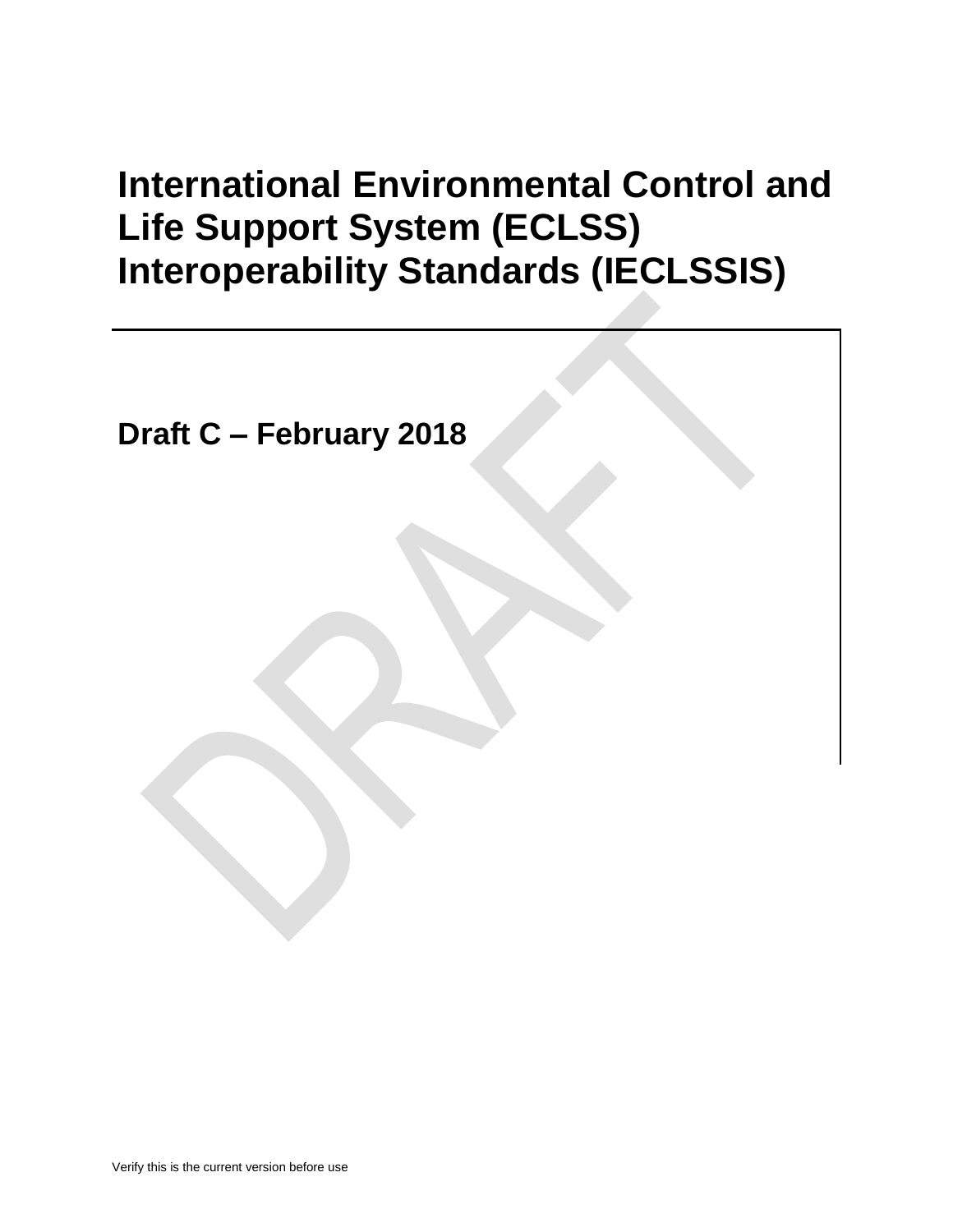# **REVISION AND HISTORY**

| REV.    | <b>DESCRIPTION</b>                               | PUB.<br><b>DATE</b> |
|---------|--------------------------------------------------|---------------------|
| Draft   | Prerelease for I-SMT and FCSS Review             | 04-18-17            |
| Draft A | Major update for September and Checkpoint Review | 09-29-17            |
| Draft B | Update based on NASA internal feedback           | $10-27-17$          |
| Draft C | Update based on Industry feedback                | 02-09-18            |
|         |                                                  |                     |

 $\overline{\phantom{0}}$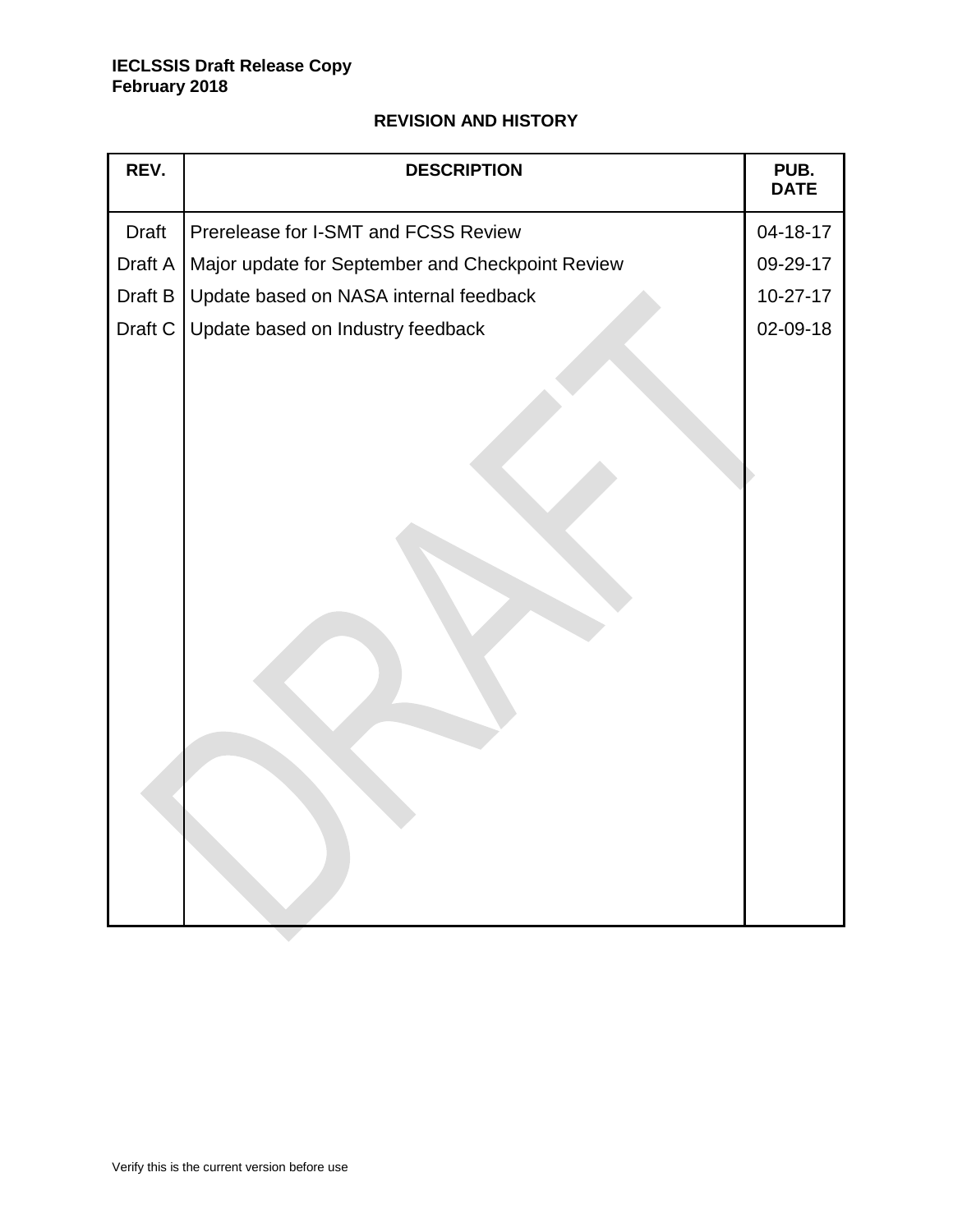#### **PREFACE**

#### **INTERNATIONAL ENVIRONMENTAL CONTROL AND LIFE SUPPORT SYSTEM (ECLSS) INTEROPERABILITY STANDARDS**

This International Environmental Control and Life Support System (ECLSS) Interoperability Standards document establishes standards to expand permanent human presence beyond low-Earth orbit through collaborative endeavors to develop the necessary ECLSS technical solutions. Interoperability standards enable collaboration with international and commercial industry partners, where practical.

Configuration control of this document is the responsibility of the International Space Station (ISS) Multilateral Coordination Board (MCB), which is comprised of the international partner members of the ISS. The National Aeronautics and Space Administration (NASA) will maintain the International Environmental Control and Life Support System (ECLSS) Interoperability Standards under Human Exploration and Operations Mission Directorate (HEOMD). Any revisions to this document will be approved by the ISS MCB.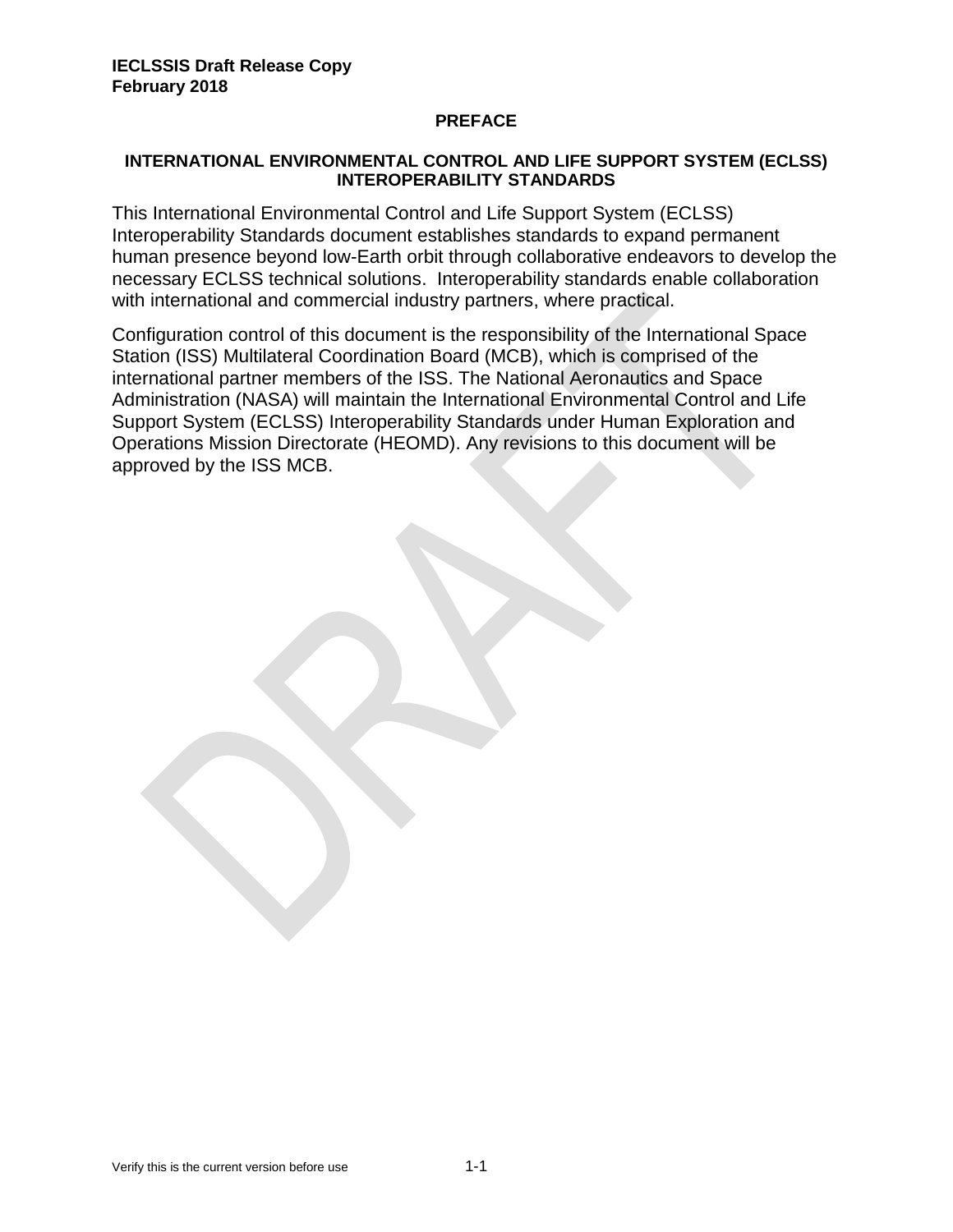#### **INTERNATIONAL ENVIRONMENTAL CONTROL AND LIFE SUPPORT SYSTEM (ECLSS) INTEROPERABILITY STANDARDS**

#### **CONCURRENCE**

#### **FEBRUARY 2018**

| Associate Administrator Human Exploration and<br>Operations<br><b>NASA</b>             | Date |
|----------------------------------------------------------------------------------------|------|
| Executive Director, Human Space Programs<br><b>State Space Corporation "Roscosmos"</b> | Date |
| Director of Human Spaceflight and Operations<br>European Space Agency                  | Date |
| Director General, Space Exploration<br><b>Canadian Space Agency</b>                    | Date |
| <b>Executive Director</b><br>Japan Aerospace Exploration Agency                        | Date |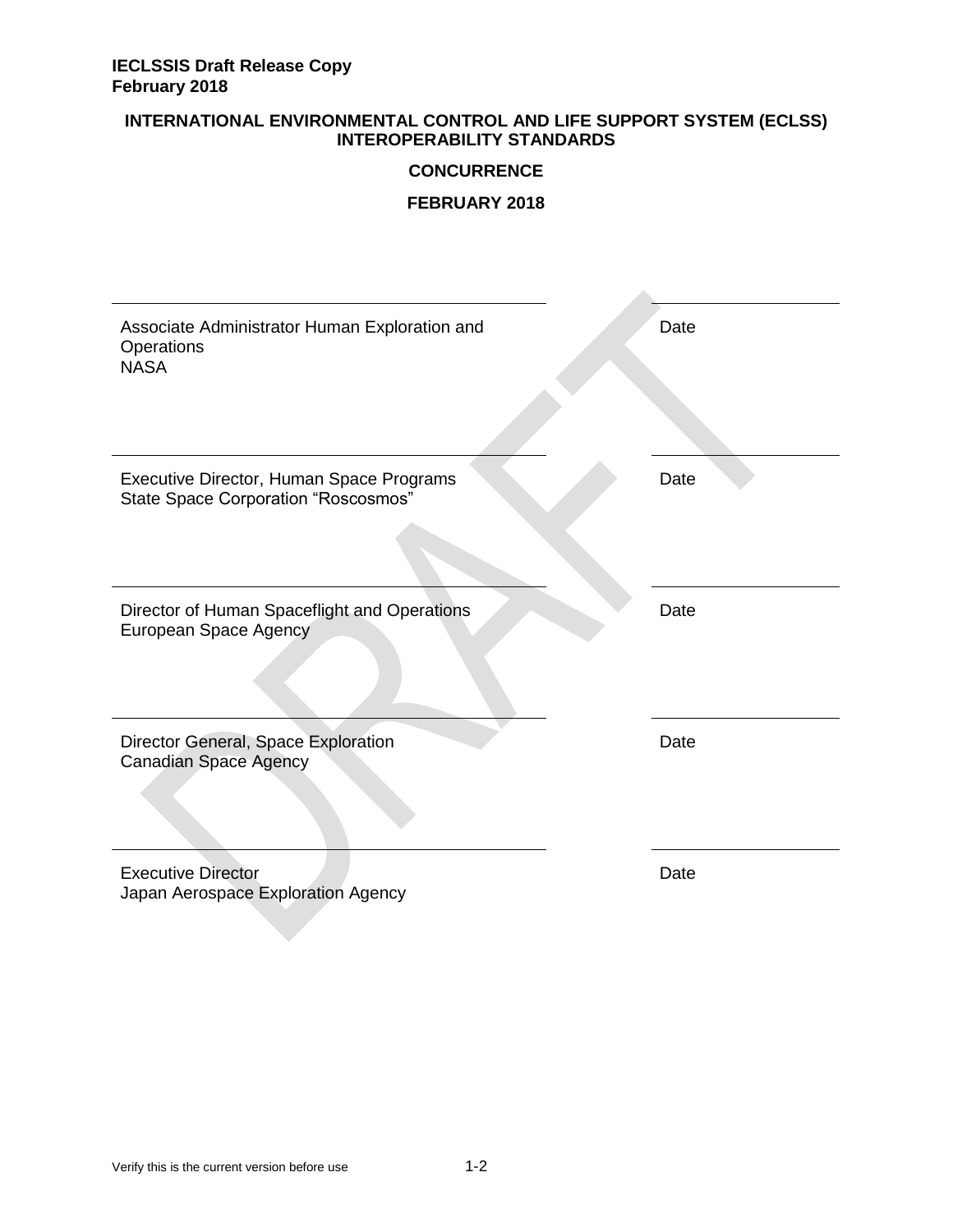# **TABLE OF CONTENTS**

|        | <b>PARAGRAPH</b>                                                              | <b>PAGE</b> |
|--------|-------------------------------------------------------------------------------|-------------|
| 1.0    |                                                                               |             |
| 1.1    |                                                                               |             |
| 1.2    |                                                                               |             |
| 1.3    |                                                                               |             |
| 2.0    |                                                                               |             |
| 2.1    |                                                                               |             |
| 2.2    |                                                                               |             |
| 3.0    | INTERNATIONAL ENVIRONMENTAL CONTROL AND LIFE SUPPORT (ECLSS) INTEROPERABILITY |             |
| 3.1    |                                                                               |             |
| 3.2    |                                                                               |             |
| 3.2.1  |                                                                               |             |
| 3.2.2  |                                                                               |             |
| 3.2.3  | EMERGENCY AND FIRE SUPPRESSION SYSTEM COMMONALITY AND COMPATIBILITY 3-3       |             |
| 3.3    |                                                                               |             |
| 3.3.1  |                                                                               |             |
| 3.3.2  |                                                                               |             |
| 3.3.3  |                                                                               |             |
| 3.3.4  |                                                                               |             |
| 3.3.5  |                                                                               |             |
| 3.3.6  |                                                                               |             |
| 3.3.7  | POTABLE WATER QUALITY AND MICROBIAL CONTROL PERFORMANCE3-14                   |             |
| 3.3.8  |                                                                               |             |
| 4.0    |                                                                               |             |
| 4.1    |                                                                               |             |
| 4.1.1  | AUGMENTED URINE TO REPRESENT SPACEFLIGHT CONDITIONS4-1                        |             |
| 4.1.2  |                                                                               |             |
| 4.1.3  |                                                                               |             |
| 5.0    |                                                                               |             |
| 5.1.1  |                                                                               |             |
| 5.1.2  |                                                                               |             |
| 5.1.3  |                                                                               |             |
| 5.1.4  |                                                                               |             |
| 5.1.5  |                                                                               |             |
| 5.1.6  |                                                                               |             |
| 5.1.7  |                                                                               |             |
| 5.1.8  |                                                                               |             |
| 5.1.9  |                                                                               |             |
| 5.1.10 |                                                                               |             |
| 5.1.11 |                                                                               |             |
| 5.1.12 |                                                                               |             |
| 5.1.13 |                                                                               |             |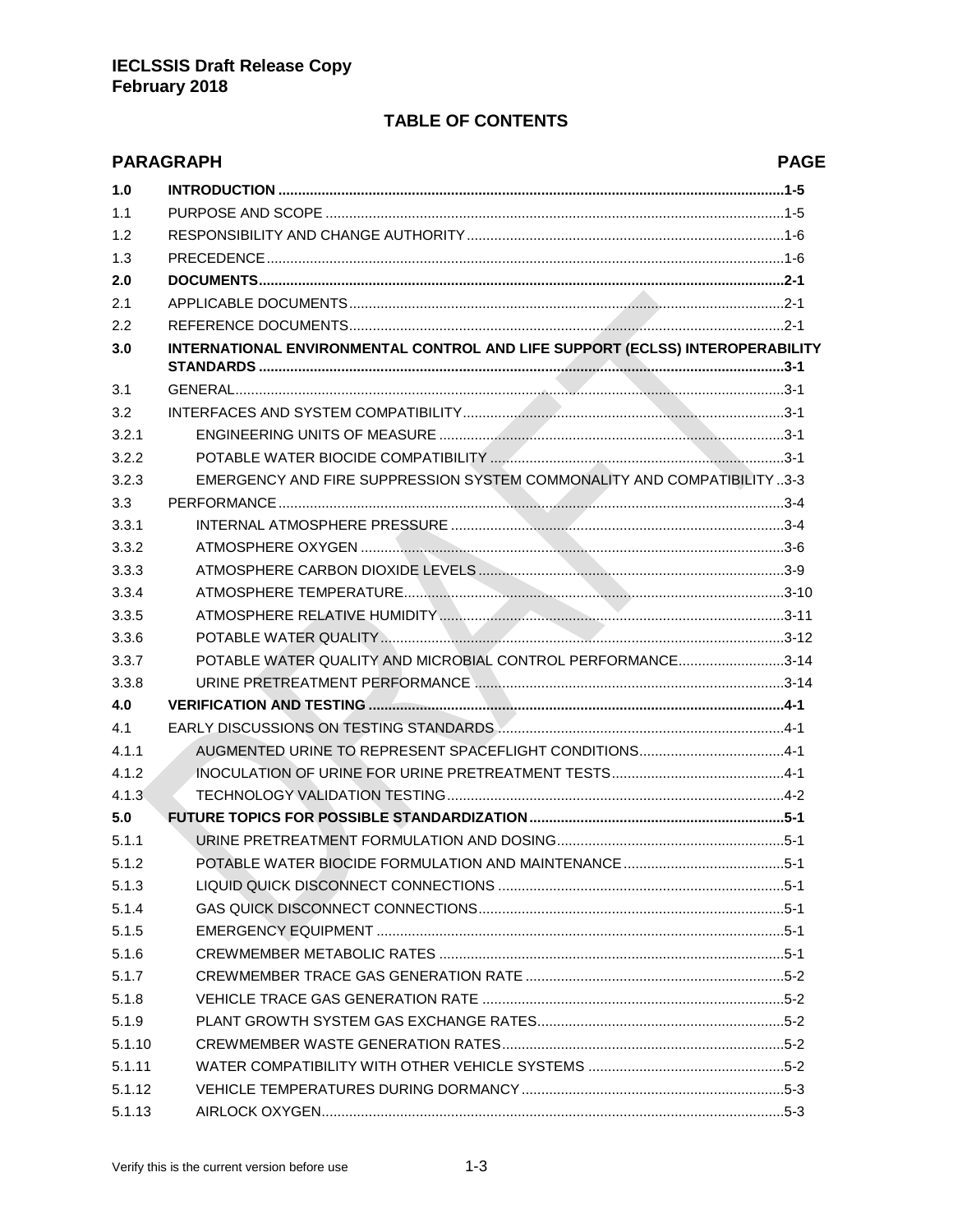| <b>APPENDIX</b> |                                                                               |  |
|-----------------|-------------------------------------------------------------------------------|--|
|                 |                                                                               |  |
|                 |                                                                               |  |
|                 |                                                                               |  |
| <b>TABLE</b>    |                                                                               |  |
|                 |                                                                               |  |
|                 |                                                                               |  |
| <b>FIGURE</b>   |                                                                               |  |
|                 |                                                                               |  |
|                 | FIGURE 2 ENVIRONMENTAL COMFORT ZONE (NASA-STD-3001, SECTION 6.2.4 FIG 1) 3-12 |  |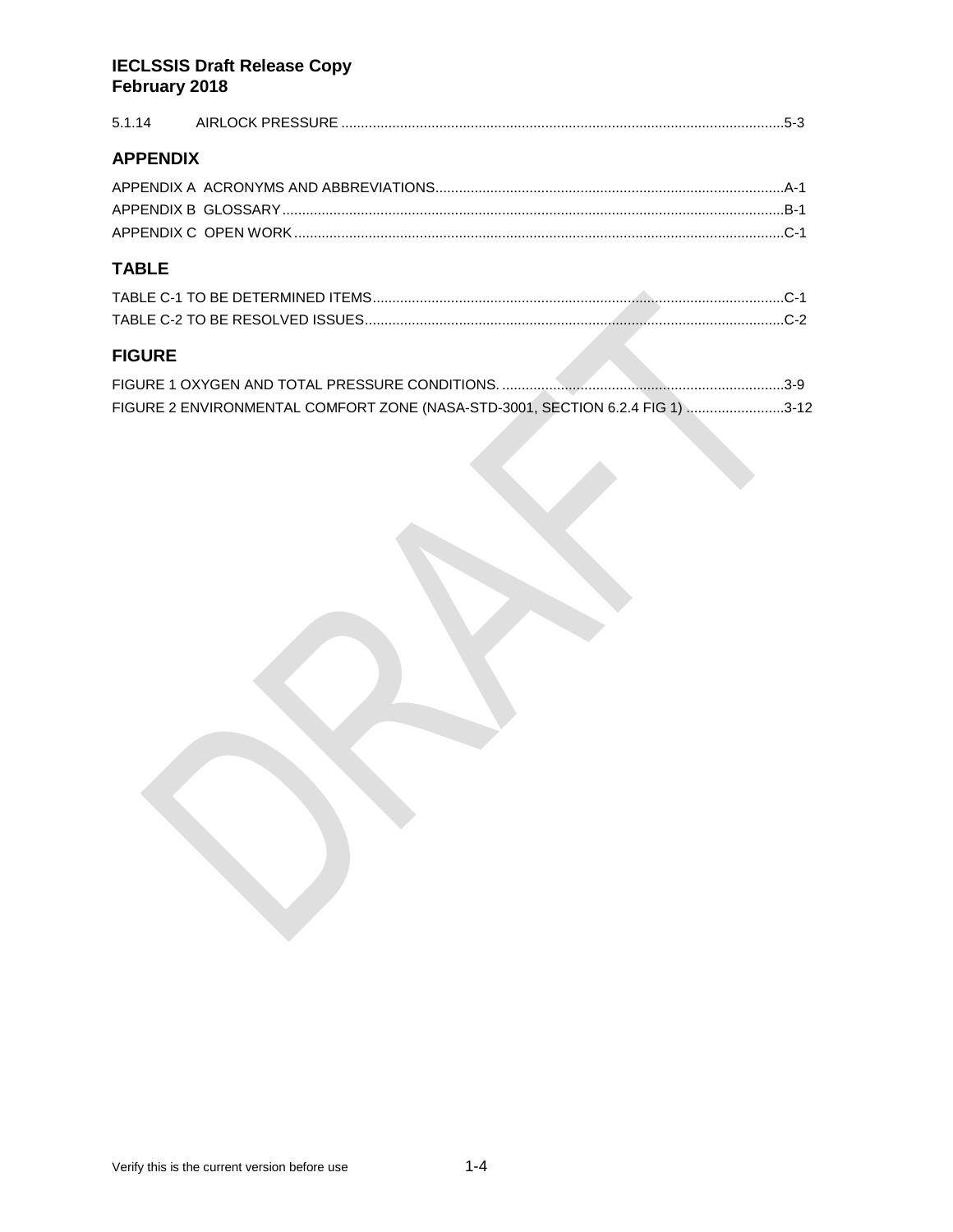## **1.0 INTRODUCTION**

This International ECLSS Interoperability Standards is the result of a collaboration by the International Space Station (ISS) membership to establish, interoperable interfaces, terminology, techniques, and environments to facilitate collaborative endeavors of space exploration in cis-Lunar and deep space environments.

Standards that are established and internationally recognized have been selected where possible to enable commercial solutions and a variety of providers. Increasing commonality while decreasing unique configurations has the potential to reduce the traditional barriers in space exploration: overall mass and volume required to execute a mission. Standardizing interfaces reduces the scope of the development effort and allows more focus on performance instead of form and fit.

The information within this document represents a set of parameters enveloping a broad range of conditions, which if accommodated in the system architecture support greater efficiencies, promote cost savings, and increase the probability of mission success. These standards are not intended to specify system details needed for implementation nor do they dictate design features behind the interface, specific requirements will be defined in unique documents.

# **1.1 PURPOSE AND SCOPE**

The purpose of the ECLSS Standards is to provide common basic performance parameters based on applicable, internationally recognized standards to allow developers to independently develop ECLSS technology solutions which can be easily compared and seamlessly integrated. These standards are expected to apply to both Deep Space Gateway (DSG) and Deep Space Transport (DST) elements. They are not intended to change requirements for the Orion spacecraft. They address areas covering cabin atmospheric conditions, potable water supply, urine stabilization, and special technical areas associated with ECLSS process technology or component compatibility.

For technical areas associated with ECLSS process technology or component compatibility, standards are provided to define appropriate constraints and/or guidance necessary to comply with the specific compatibility issue. In some cases, there are specific constraining technical solutions that are expected to be applied to the DSG&T to enable interoperability, based on current data available. These solutions are described in the rationale, and would be implemented in future verification.

For technical areas that have inconsistencies or conflicts between the applicable standard documents, the inconsistency or conflict is resolved by evaluating overlaps between the applicable standards to create reasonable technical compromise.

Standard requirements for other technical areas necessary to develop a suitable exploration ECLSS which require further evaluation by the ECLSS technical community are identified. Additional performance and design specification requirements will be necessary to achieve a detailed system design implementation. Some of these have been identified in the document as "Placeholders" for future research, discussion, and negotiation, and are listed in Section 5. These are not expected to be resolved for initial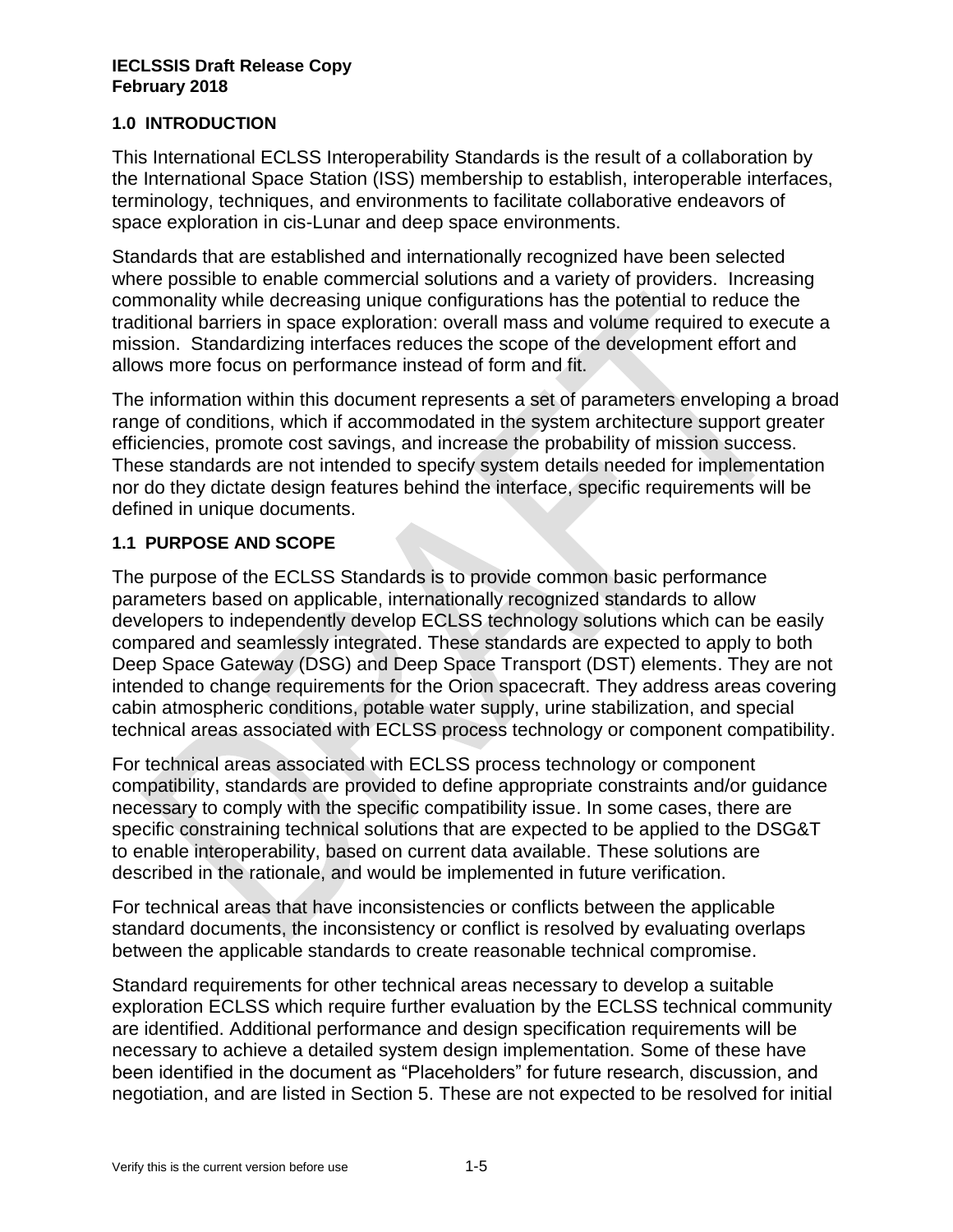release of the standard. Content in these technical areas will be added to the document as common resolutions for standards in these technical areas are defined.

# **1.2 RESPONSIBILITY AND CHANGE AUTHORITY**

Any proposed changes to this standard by the participating partners of this agreement shall be brought forward to the working group of ECLSS experts discussing these topics under the ECLSS International System Maturation Team (I-SMT) for review.

Configuration control of this document is the responsibility of the International Space Station (ISS) Multilateral Coordination Board (MCB), which is comprised of the international partner members of the ISS. The National Aeronautics and Space Administration (NASA) will maintain the International Environmental Control and Life Support System (ECLSS) Standards under the Human Exploration and Operations Mission Directorate (HEOMD). Any revisions to this document will be approved by the ISS MCB.

# **1.3 PRECEDENCE**

This paragraph describes the hierarchy of document authority and identifies the document(s) that take precedence in the event of a conflict between content. Applicable documents include requirements that must be met. If a value in an applicable document conflicts with a value here, then the system may need to be able to meet both values in specific scenarios.

Reference documents are either published research representing a specific point in time, or a document meant to guide work that does not have the full authority of an Applicable document. If a value in this document conflicts with a value in a referenced document, then it should be assumed that the value here was deliberately changed based on new data or a special constraint for the missions discussed.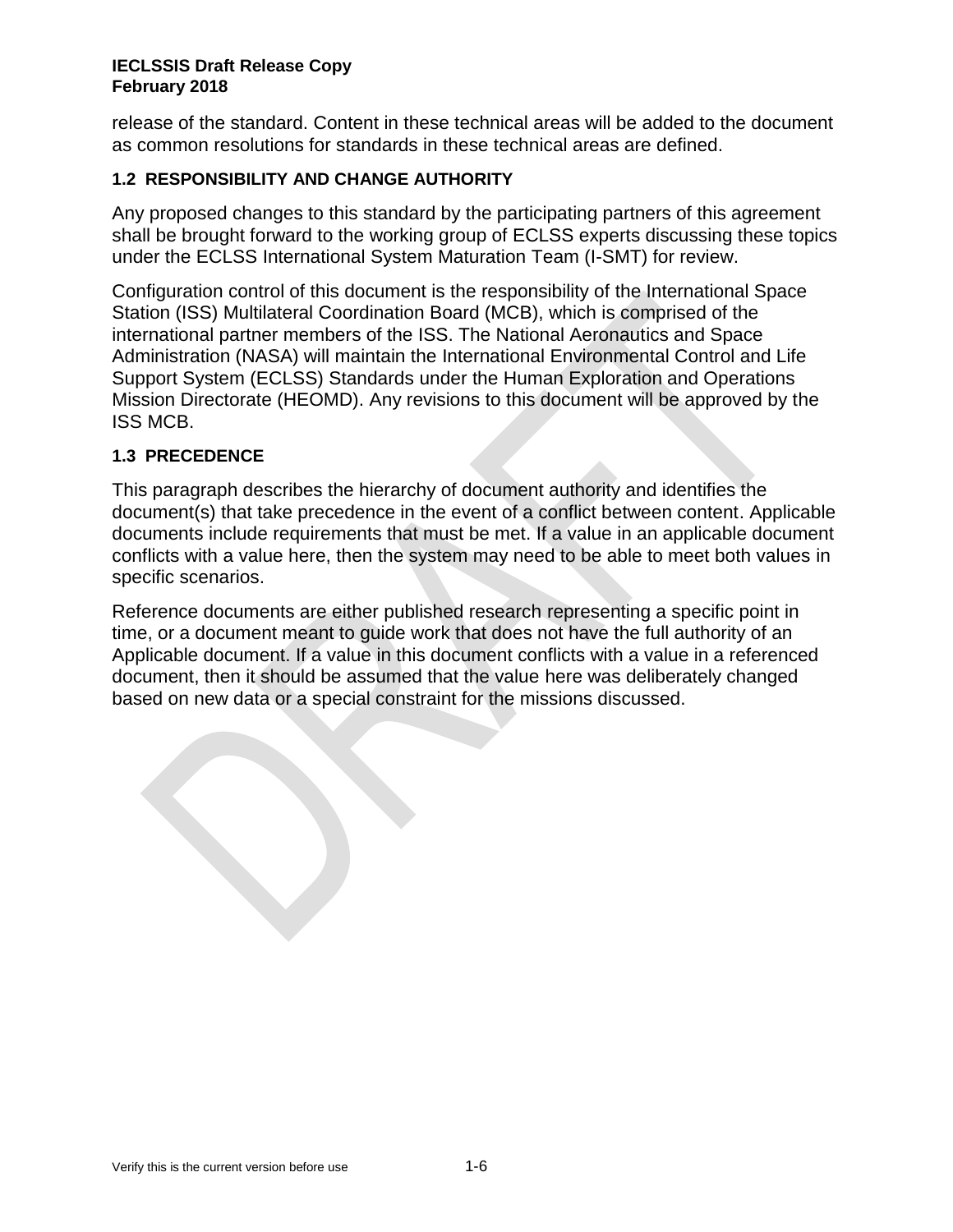## **2.0 DOCUMENTS**

## **2.1 APPLICABLE DOCUMENTS**

The following documents include specifications, models, standards, guidelines, handbooks, and other special publications. Applicable documents are levied by programs with authority to control system design or operations. The documents listed in this paragraph are applicable to the extent specified herein. Inclusion of applicable documents herein does not in any way supersede the order of precedence identified in Section 1.3 of this document.

The documents specified here are assigned by individual partner agencies to levy requirements on their own performance. However, these documents may not yet capture all of the relevant information for future missions. The requirements development in these activities may have early information or lead to changes in these documents that are more suitable for future missions.

| NASA-STD-3001, Vol 2                     | NASA Space Flight Human-System Standard, Vol. 2: Human<br>Factors, Habitability, and Environmental Health                                                                                                                               |
|------------------------------------------|-----------------------------------------------------------------------------------------------------------------------------------------------------------------------------------------------------------------------------------------|
|                                          | Note that Revision A is currently released, but many values in this<br>document include content in work for Revision B draft. An future DSG&T<br>parent program would levy the current version on contracts at the<br>appropriate time. |
| GOST P 50804-95 Group<br>D <sub>10</sub> | State Standard of the Russian Federation Cosmonaut's<br>Habitable Environments on Board of Manned Spacecraft:<br>General Medicotechnical Requirements (GOST)                                                                            |

# **2.2 REFERENCE DOCUMENTS**

The following documents contain supplemental information to guide the user in the application of this document. These reference documents may or may not be specifically cited within the text of this document. Several of these documents are levied within the details of applicable documents above, but may be tailored for these missions.

| <b>NASA/SP-2010-</b><br>3407/REV1                    | Human Integration Design Handbook Revision 1                             |
|------------------------------------------------------|--------------------------------------------------------------------------|
| <b>JSC 20584</b>                                     | Spacecraft Maximum Allowable Concentrations for Airborne<br>Contaminants |
| <b>JSC 63414</b>                                     | <b>Spacecraft Water Exposure Guidelines</b>                              |
| <b>Working Document</b><br><b>Reference Numbers:</b> | Draft ISO Standards for Human-Medical Requirements                       |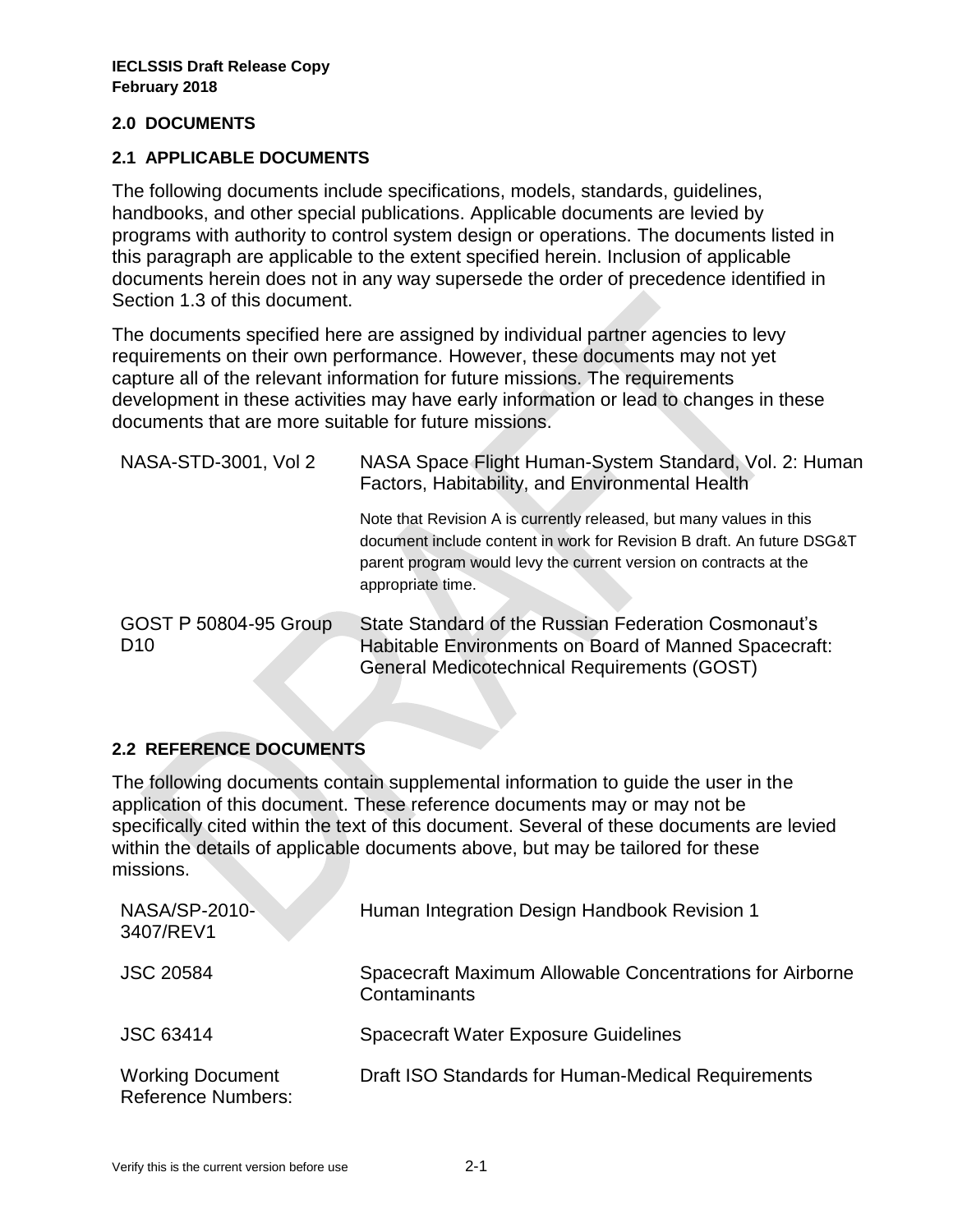ISO/DIS 16726, ISO/DIS 16157, ISO/DIS 17763

AIAA 2009-01-2592 A Design Basis for Spacecraft Cabin Trace Contaminant **Control**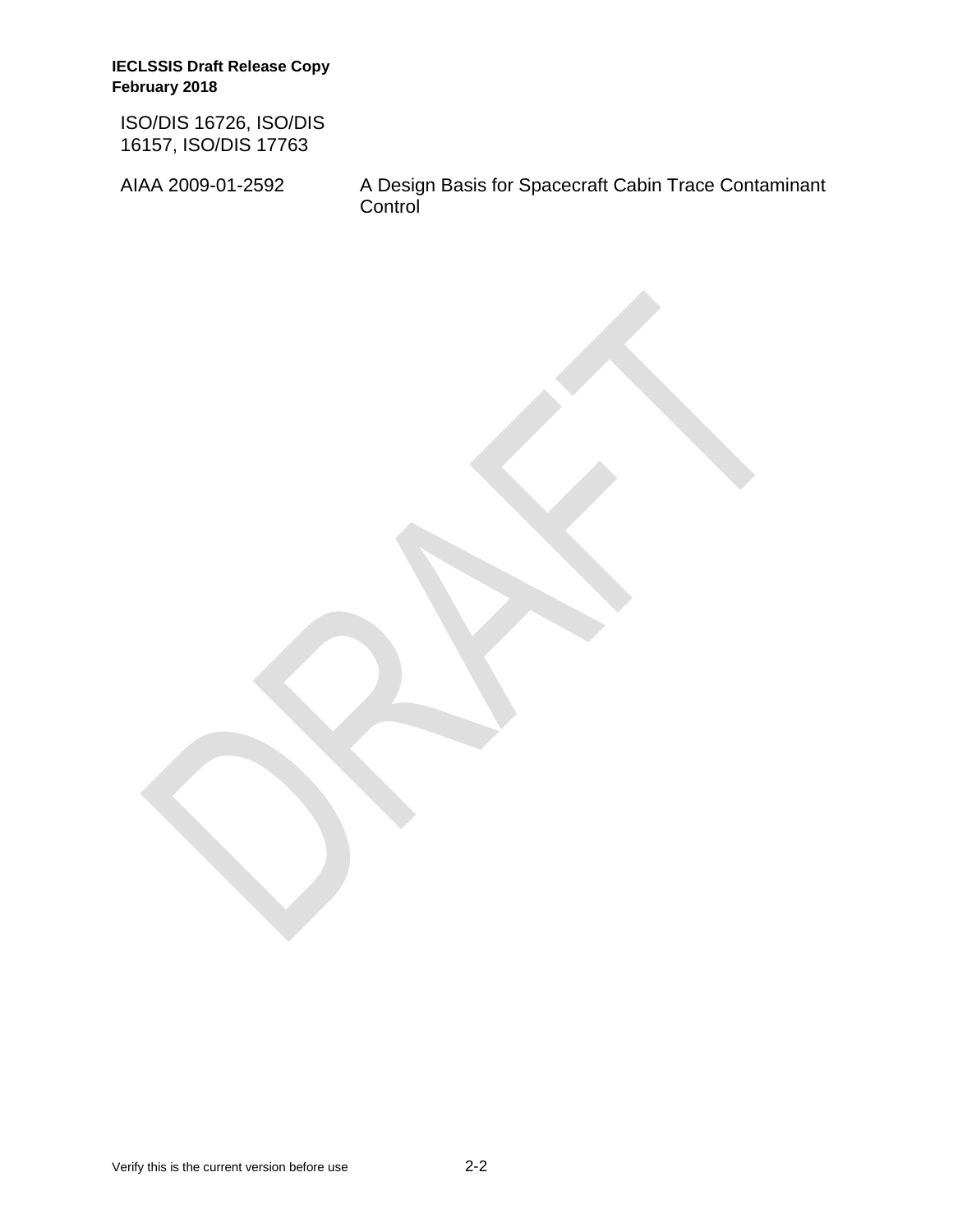## **3.0 INTERNATIONAL ENVIRONMENTAL CONTROL AND LIFE SUPPORT (ECLSS) INTEROPERABILITY STANDARDS**

# **3.1 GENERAL**

The purpose of the ECLSS Standards is to provide common basic performance parameters based on applicable, internationally recognized standards to allow developers to independently develop ECLSS technology solutions which can be easily compared and seamlessly integrated. Use of standard assumptions makes technology development more efficient, especially when multiple partners are involved in a joint venture.

This document focuses on system performance parameters and technical areas that most directly affect interoperability between vehicle systems and ECLSS technology developer solutions.

The following subsections describe the key exploration ECLSS system interfaces and performance parameters that are pertinent to DSG&T missions.

# **3.2 INTERFACES AND SYSTEM COMPATIBILITY**

This section describes constraints created by fluids that flow between systems, and will be expanded to include mechanical connections or other interfaces in future updates. Other applicable standards documents cover interfaces such as power, command and data avionics, and thermal control. Unless otherwise stated, the features called out in this section and its subsections shall be implemented by ECLS systems to ensure compatibility between and within ECLS systems. For ECLSS components, this interface may also be between the ECLSS component and the human crewmembers. Other interfaces are the result of technology and system choices, or the result of allocation of requirements and resources between systems. Each requirement is specified only once with its required value and tolerance, if relevant. For some standards, a minimum success requirement for crew health and safety and a goal value for optimal crew comfort and performance may both be specified. For physical connections, deviations from these dimensions may be possible.

# **3.2.1 ENGINEERING UNITS OF MEASURE**

This standard will use the metric system (SI) as the primary units of measure, with appropriate decimal multipliers. Alternate units may be provided in addition to metric units. Values given may be described as maximums, minimums, nominal set points, or ranges. Margin of error and margin of control is not included in ranges provided because it is a result of system design choices.

# <span id="page-10-0"></span>**3.2.2 POTABLE WATER BIOCIDE COMPATIBILITY**

Potable water may be supplied by different logistics providers, visiting vehicles with crewmembers, or closed-loop recycling systems. Ground processing and vehicle or water processor system design concepts may vary, but the water provided should be able to be used across the DSG&T for a robust logistics plan and maximum flexibility and evolvability of the systems. Residual biocides are used in many potable water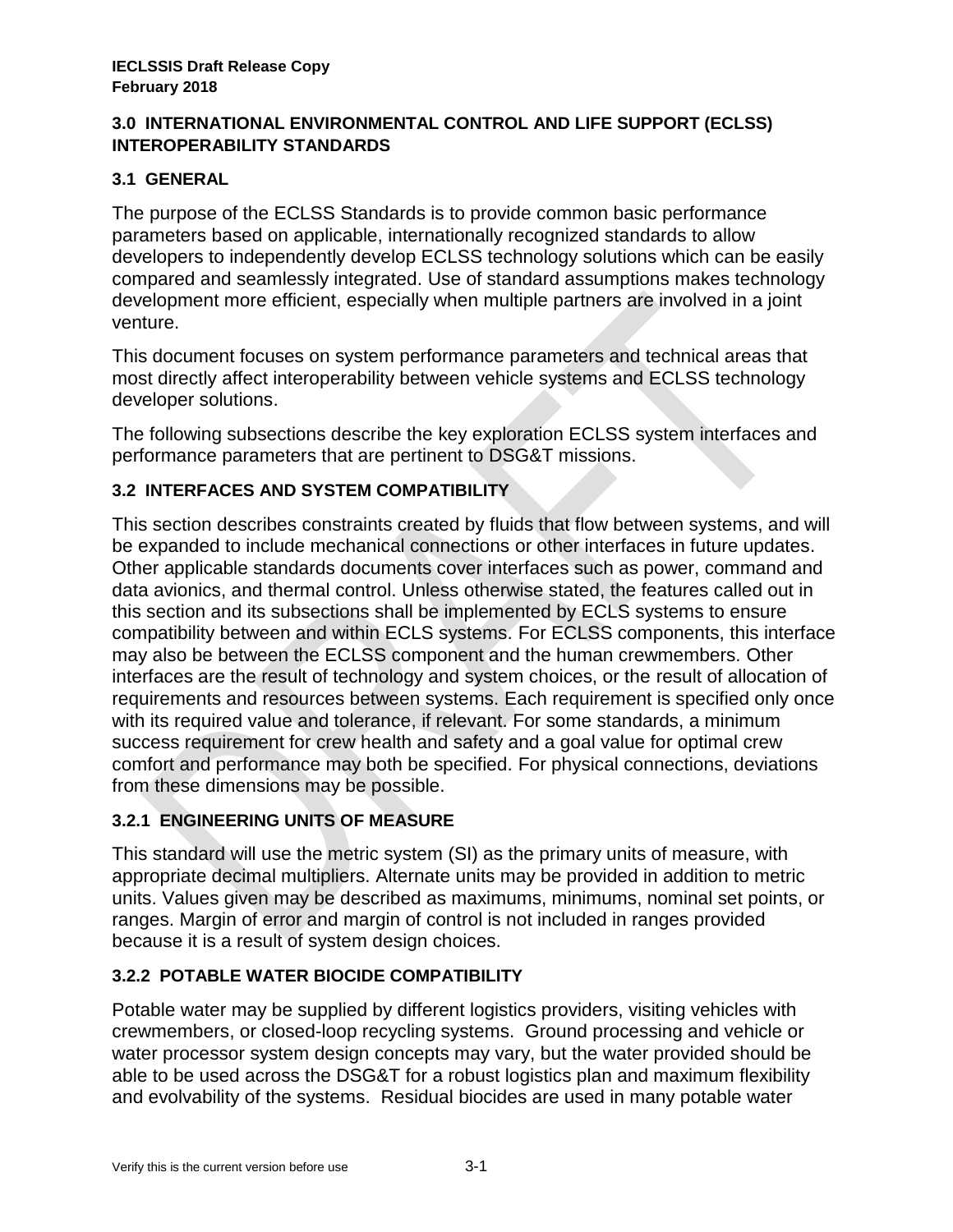systems to maintain water quality and prevent microbial growth, but are not always compatible with other biocides or certain materials of construction.

To be compatible, mixing water sources with residual biocides:

- should not inactivate the antimicrobial properties of the residual biocide
- should not produce any byproducts that could be unacceptable for crew consumption or create a crew health risk
- should not create problems in the systems used to store, distribute, or process potable water such as particulate or free gas generation
- should not cause any other damaging effects to vehicle systems

Future verification details will require detailed definitions of each type of potable water. The current assumed definition of potable water with biocide will include silver with a concentration up to 0.4 mg/L. This is because potable water with silver ion residual biocide will be included in the Orion water system design, and is therefore the first example of potable water that must be compatible with other water supply. The form of silver and detailed test methods will be defined later.

**ECLSS-01**: Biocides used in the vehicle, element, or module potable water system shall be compatible with any other biocides used in the DSG&T ECLSS potable water system.

> *Rationale: When potable water is supplied to a distribution or delivery system, such as a galley, it will be mixed with water and any residual biocide already present in the system.*

**ECLSS-02**: Biocides in the water transferred to the DSG&T from other systems or logistics, generated in the DSG&T, or otherwise used in the vehicle, element, or module potable water system shall be compatible with DSG&T potable water system hardware and materials of construction.

> *Rationale: Systems for water storage, distribution, and delivery to crewmembers may be present in multiple elements of the DSG&T system, and could be provided by a variety of suppliers or partners. Potable water from all sources should be able to be used in all potable water systems.*

**ECLSS-03**: Biocides used in the vehicle, element, or module potable water systems shall be compatible with potable water that includes any contaminant identified in water quality specifications at levels up to human health limits.

> *Rationale: Potable water maintains contaminants below required levels, but is not free of contaminants or other added species, such as minerals sometimes added for taste. The potable water biocide should not create any byproducts that would be a threat to crew health when used in water with these contaminants.*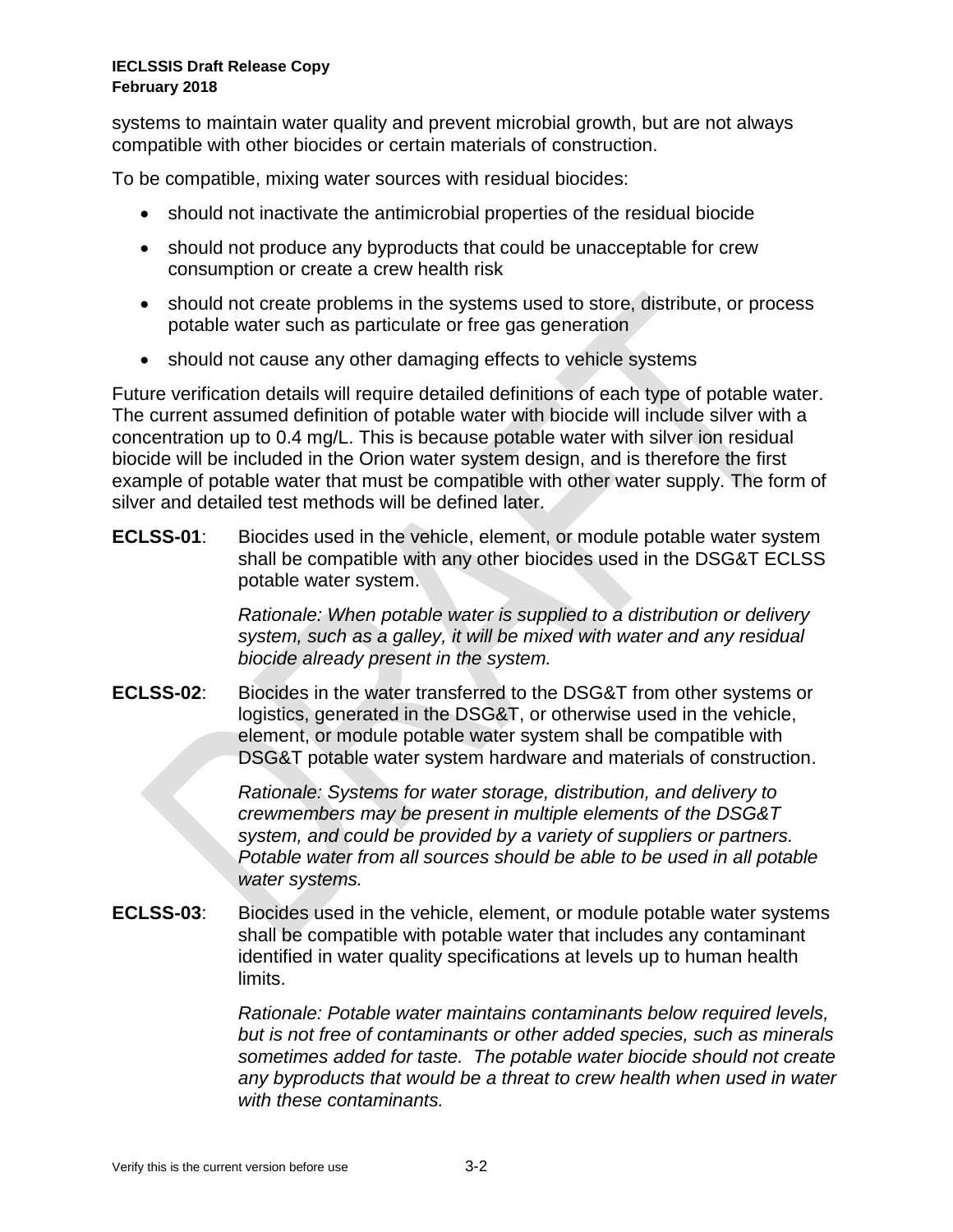**ECLSS-04**: Potable water biocides, and byproducts from combining biocides must be evaluated for toxicity by agency health and medical experts, even if they do not appear in the Spacecraft Water Exposure Guidelines (SWEGs) (JSC 63414).

> *Rationale: The Spacecraft Water Exposure Guidelines are not an exhaustive list of all contaminants that may have negative effects on human health. They include contaminants that have been considered risks in previous human spaceflight missions based on those systems and operations. The limits are not necessarily identical to other public health standards. Introduction of a new species in spacecraft potable water will require evaluation to set a SWEG level.*

# **3.2.3 EMERGENCY AND FIRE SUPPRESSION SYSTEM COMMONALITY AND COMPATIBILITY**

Responding to emergencies should be as simple and consistent as possible to minimize the opportunity for confusion or human error while making decisions in a challenging environment. Unfortunately, varying design standards and choices between the US and Russian segments of the ISS have resulted in having two separate systems for fire suppression, and two sets of protective equipment for the crew, such as breathing masks, for use while fighting the fires. On the DSG&T, the goal is to have one common system that can be used in all modules to simplify crew training and minimize resupply.

Handheld fire suppression devices will be expected to meet requirements for operation in microgravity. The DSG&T fire suppression system will be subject to the same storage life and temperature exposure requirements during dormancy as the rest of the system. Storage requirements may depend on logistics delivery plans, but for Mars transit missions would be at least 1200 days (TBR-8), and likely >4 years to accommodate logistics plans to deliver supplies a substantial period of time before the crew mission to Mars begins.

**ECLSS-05**: A common design for portable, crew operated fire suppression systems shall be used across the DSG&T vehicles, elements, and modules.

> *Rationale: Using common emergency systems across the crew vehicle will simplify crew training and improve emergency response speed.*

**ECLSS-06**: The DSG&T vehicle, element, or module fire suppression system fluids shall be non-toxic.

> *Rationale: The DSG volume is smaller than the ISS. Therefore, fire suppressants will not be diluted across as large a volume. Fire suppressants that cause health hazards for the crew create challenges for protective equipment while fighting the fire, and a hazardous environment while recovering the vehicle status after the fire.*

**ECLSS-07**: The DSG&T vehicle, element, or module fire suppression systems shall be compatible with vehicle systems.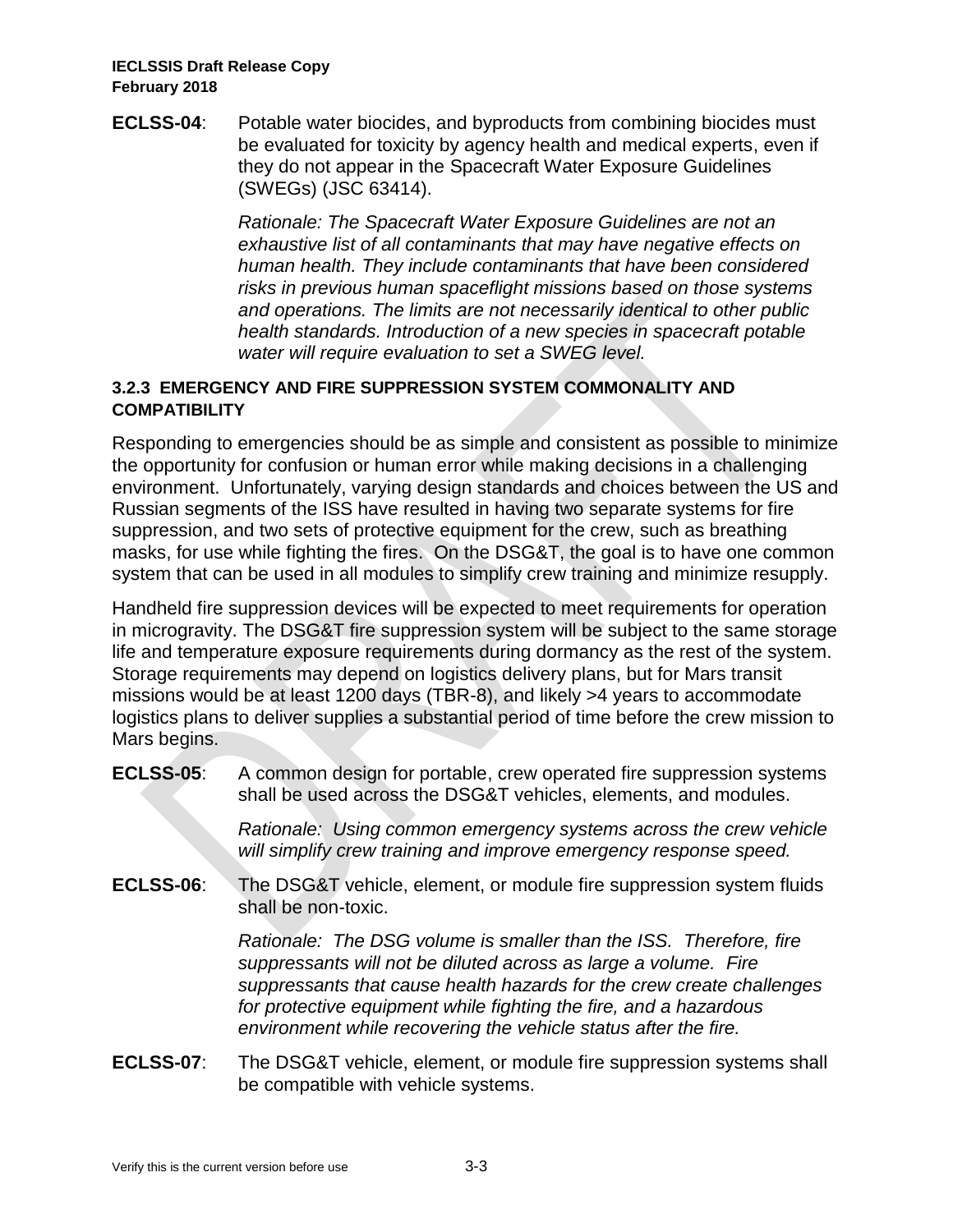*Rationale: Extinguishing a fire should not create additional hazards for the crew when the fire suppressant comes into contact with vehicle systems. The fire suppressant should not damage systems so that they cannot be used after the fire is put out. Standards for power systems in the DSG&T dictate 120V power distribution to the systems. Trace contaminant control systems (TCCS) are another key system which needs to be considered for compatibility with the fire suppressant fluid. The extinguishing agent should not react in the TCCS to create toxic byproducts. The extinguishing fluid also should not poison or damage the TCCS.*

**ECLSS-08**: The DSG&T vehicle, element, or module fire suppression system extinguishing agents shall be easily removed from the cabin environment to return to nominal conditions after an emergency event.

> *Rationale: The DSG will be located farther from Earth than ISS and resupply of consumables will be more difficult. Also, depressurizing and repressurizing a large transit habitat volume may require a prohibitively large quantity of consumables. Thus, there should be an option to recover after a fire.*

**ECLSS-09**: The DSG&T vehicles, elements, and modules shall provide fire suppression methods that can be used while the crew is not present.

> *Rationale: The DSG&T will have periods of time in which the crew is not present, but some systems are powered on. Handheld, deployable fire extinguishers are an important part of an integrated fire suppression system design, especially when the crew uses equipment like laptops out in the cabin. But handheld systems will not be sufficient when the crew is not present. The options for suppressing a fire when the crew is not present may be broader, as long as vehicle environment can be returned to normal before the crew returns. Systems such as diluent nitrogen, carbon dioxide, or cabin depressurization could be used during periods when no crew is present on the spacecraft, since there is time to recover to a habitable atmosphere before the crew returns.*

# **3.3 PERFORMANCE**

In addition to the physical geometric interface requirements, a set of common design parameters enveloping the reference missions and conditions is provided. Many of the ECLSS performance standards define the environment that needs to be maintained in the spacecraft for the crewmembers. Other common design parameters increase the probability of successful integration of technologies from multiple providers.

### <span id="page-13-0"></span>**3.3.1 INTERNAL ATMOSPHERE PRESSURE**

Achieving different oxygen and pressure control points is not usually a substantial challenge for the ECLSS design, but it drives the design and materials of the other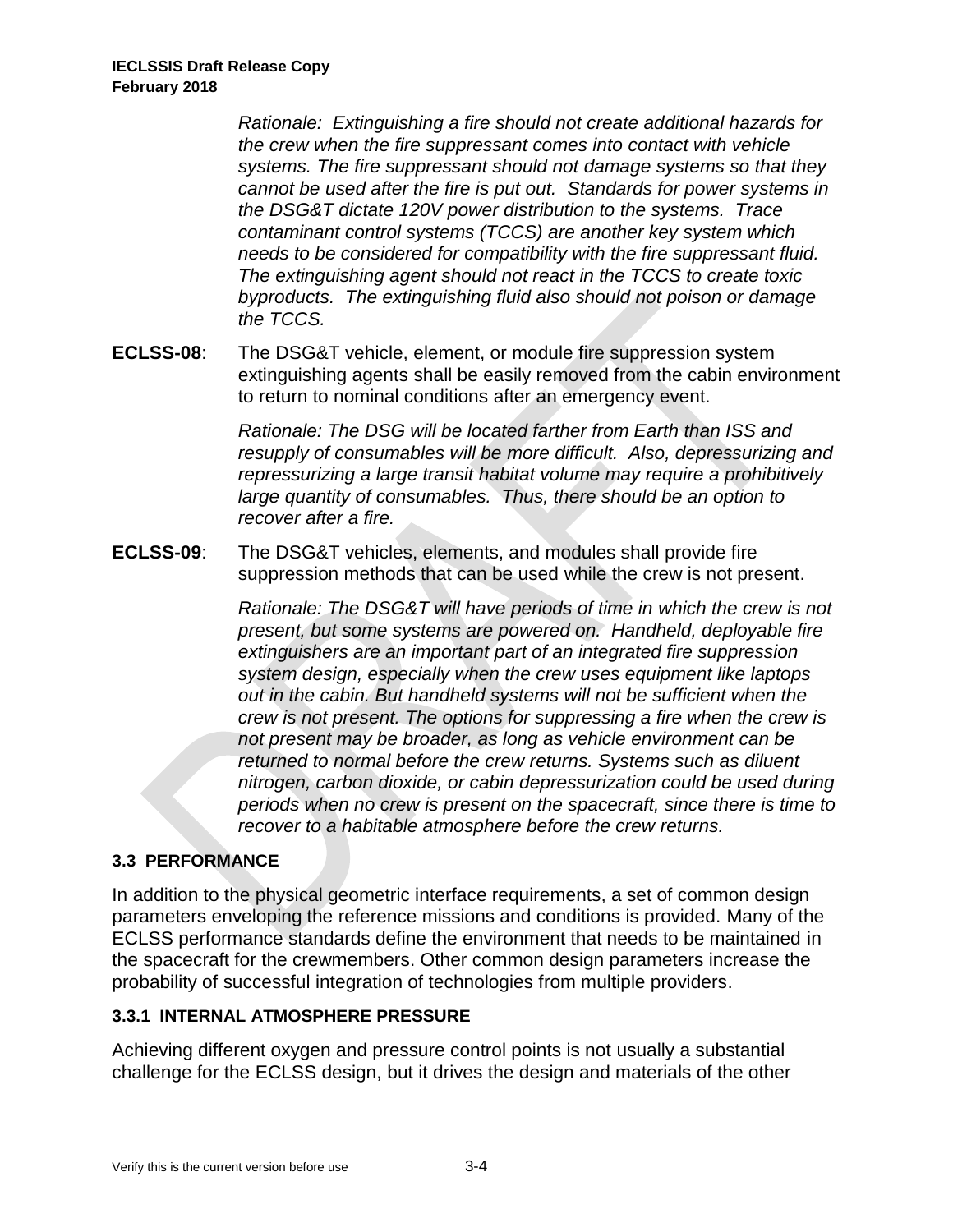spacecraft systems and must be identified early in the design process since modules share atmosphere.

[Figure 1](#page-18-0) illustrates how the combination of oxygen and total pressure requirements in [3.3.1 a](#page-13-0)nd [3.3.2 c](#page-15-0)reate the nominal operation zone. This does not define control bands around a particular set point, but only describes possible allowable conditions within the vehicle or element.

The DSG&T airlock will have additional requirements for total pressure limits to allow complete depressurization.

**ECLSS-10:** The nominal internal atmosphere pressure for DSG&T vehicles, modules, and elements shall be 101 kPa (14.7 psia).

> *Rationale: The vehicles, modules, and elements covered by the DSG&T ECLSS Standards are expected to support crews for long duration, and have minimal extravehicular activity (EVA). An Earth-normal atmosphere is most appropriate for crew health in this type of mission.*

**ECLSS-11:** DSG&T vehicles, modules, and elements shall be designed to operate at internal atmosphere pressures from 65 kPa (9.5 psia) to 115 kPa (16.7 psia) (TBR-1).

> *Rationale: A wider operating range improves the robustness of the system for more operating conditions.*

*Higher maximum pressures provide opportunities to pressurize a vehicle or module at launch above the 101 kPa nominal operating point, and then use that gas to pressurize vestibules or raise the pressure of another element or module after docking without storing the gas in tanks. Higher maximum pressures could also be useful when performing airsave from an airlock by pumping the gas into the rest of the pressurized volume.* 

*Low pressures atmospheres are required because the DSG&T vehicles may need to occasionally accommodate EVA and allow the crew to acclimate to lower nitrogen levels to reduce decompression sickness risk, to manage off-nominal scenarios, or to dock with other vehicles that operate at reduced pressure. If the DSG&T pressurized volume is allowed to get cold during uncrewed periods, the pressure will drop.* 

*This does not include airlock systems, which may require nominal functions at a wider range, and must operate some functions at pressures down to space vacuum.*

**ECLSS-12:** The DSG&T vehicles, modules, and elements ECLSS shall control internal atmosphere pressures from 65 kPa (9.5 psia) to 115 kPa (16.7 psia) (TBR-1).

> *Rationale: The ECLSS is responsible for controlling the vehicle atmosphere so that it does not exceed design limits. The DSG&T*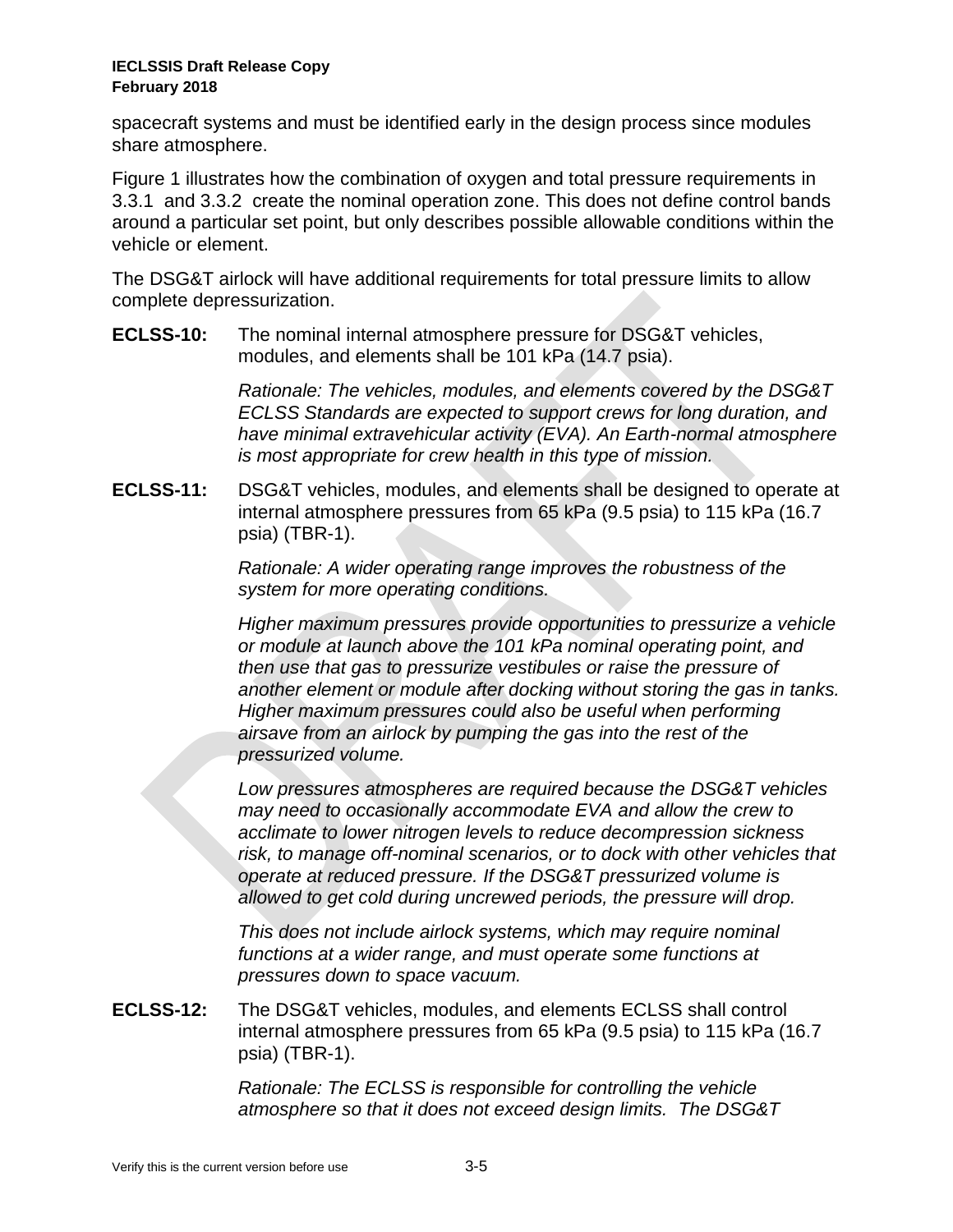*ECLSS will often be the prime system controlling atmosphere across many docked pressurized modules with hatches open.*

**ECLSS-13:** The DSG&T vehicles, modules, and elements ECLSS shall control internal atmosphere pressure below 102 kPa (14.9 psia) when docked to the Orion spacecraft.

> *Rationale: The Orion spacecraft has a lower maximum pressure than is desired for the DSG&T elements. When Orion is docked and part of the shared pressurized volume, if the DSG&T ECLSS is prime it is responsible for controlling within the limits required for Orion.*

# <span id="page-15-0"></span>**3.3.2 ATMOSPHERE OXYGEN**

Achieving different oxygen and pressure control points is not usually a substantial challenge for the ECLSS design, but it drives the design and materials of the other spacecraft systems and must be identified early in the design process since modules share atmosphere. The partial pressure of oxygen is driven by crew health requirements. Oxygen concentration is important for controlling risk of fire in the vehicle.

[Figure 1](#page-18-0) illustrates how the combination of oxygen and total pressure requirements in [3.3.1 a](#page-13-0)nd [3.3.2 c](#page-15-0)reate the nominal operation zone. This does not define control bands around a particular set point, but only describes possible allowable conditions within the vehicle or element. It is not expected that the vehicle would operate at the highest allowable pressure setpoints at the same time as allowing the highest oxygen concentrations.

There are several considerations that could motivate system designers to test at higher oxygen concentrations, even if not required for nominal functions. For maximum forward compatibility to surface exploration missions, components could be designed for 56 kPa (8.2 psia) and 34% oxygen environments to support frequent EVA. Ideally, to gather the most relevant information for future system operators, materials flammability tests should be conducted with additional margin for control bands and will have to meet appropriate testing standards levied such as those in NASA-STD-6001, or equivalents from other agencies as levied on contracts. Ideally, flammability tests to collect relevant data should be conducted to find the point of ignition, not just whether it passes at the design point. Flammability at partial gravity may be worse than flammability in microgravity.

The DSG&T airlock will have additional requirements for oxygen limits.

**ECLSS-14**: The DSG&T nominal atmosphere oxygen partial pressure set point shall be 21 kPa (3.1 psia) when the total atmosphere pressure set point is 101 kPa (14.7psia).

> *Rationale: The vehicles, modules, and elements covered by the DSG&T ECLSS Standards are expected to support crews for long duration, and have minimal extravehicular activity (EVA). An Earth-normal atmosphere is most appropriate for crew health in this type of mission.*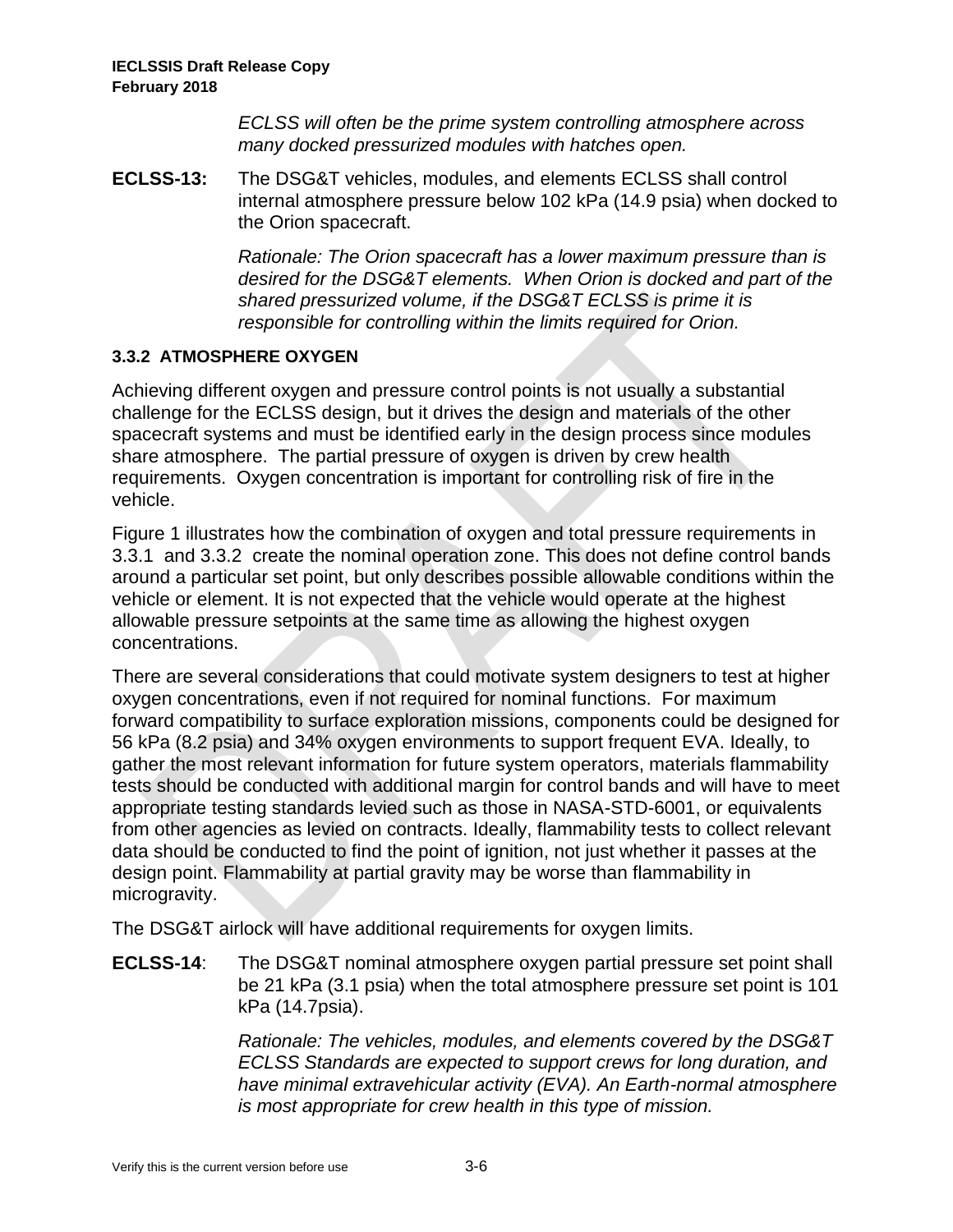**ECLSS-15**: The DSG&T vehicles, modules, and elements ECLSS shall control oxygen partial pressures to a selected set point within a range from 18.7 kPa (2.7 psia) to 23.4 kPa (3.4 psia).

> *Rationale: Controlling oxygen partial pressure within a medically acceptable range to avoid hypoxia or hyperoxia is required to protect crew health. Allowable oxygen levels for NASA vehicles are found in NASA-STD-3001 Volume 2A, in Section 6.2. The proposed range exceeds the range in Section 6.2, but is within the range acceptable for indefinite exposure without measurable impairments per NASA/SP-2010-3407/Rev1. NASA-STD-3001 is expected to be updated in the future to include lower oxygen levels that are acceptable after acclimatization for reduced pressure atmospheres.*

**ECLSS-16**: The DSG&T vehicles, modules, and elements ECLSS shall control oxygen concentration below 25.9% oxygen with nominal operating functions at pressures above 80 kPa (11.8 psia)

> *Rationale: High oxygen concentration increases flammability risk. High oxygen concentrations should not be necessary at higher cabin pressures while still providing sufficient oxygen partial pressures for the crew.*

**ECLSS-17**: The DSG&T vehicles, modules, and elements shall be designed to operate in conditions up to 25.9% oxygen with nominal operating functions above 80 kPa (11.8 psia).

> *Rationale: Vehicle systems should be designed for the possible nominal operating environments that the ECLSS is designed to provide.*

**ECLSS-18:** The DSG&T vehicles, modules, and element ECLSS shall maintain oxygen partial pressure at or below 21k Pa (3.1 psia) when transitioning between atmosphere set points between 70 kPa (10.2 psia) and 80 kPa (11.8 psia)

> *Rationale: The ECLSS system needs intermediate control bounds when transitioning from 101 kPa (14.7 psia) atmospheres to lower pressure setpoints at 70 kPa*

**ECLSS-19**: The DSG&T vehicles, modules, and element ECLSS shall control oxygen concentration below 30% under nominal operations for nominal atmosphere pressures up to 70 kPa (10.2 psia).

> *Rationale: Atmospheres with lower nitrogen content are needed before EVA operations to reduce risk of decompression sickness and make EVA operations more efficient. These EVAs may include nominal EVA preparation, or contingencies such as unpressurized, suited crew transfer to an Orion vehicle that cannot hold atmosphere pressure.*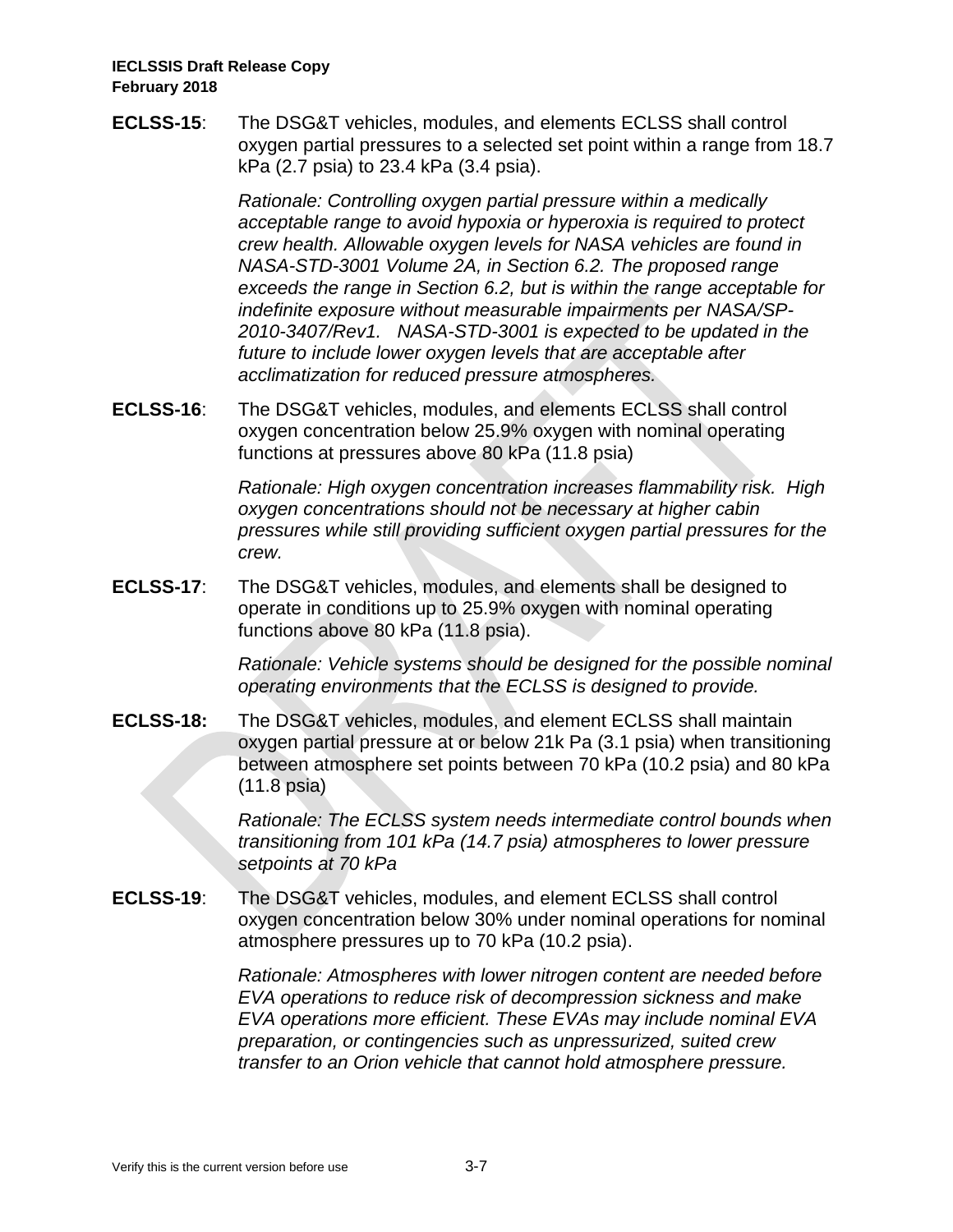*NASA has collected material flammability data at 70 kPa (10.2 psia) and 30% oxygen for the Space Shuttle and Orion vehicles, and made that data publically available through the Materials And Processes Technical Information System (MAPTIS).*

**ECLSS-20**: The DSG&T vehicles, modules, and elements shall be designed to operate in conditions up to 30% oxygen with nominal operating functions for atmosphere pressures up to 70 kPa (10.2 psia).

> *Rationale: Vehicle systems should be designed for the possible nominal operating environments that the ECLSS is designed to provide.*

**ECLSS-21**: DSG&T vehicles, modules, and elements ECLSS shall control oxygen concentration below 40% under emergency conditions for short durations (expected to be in the range of 1-24 hours, TBD-1).

> *Rationale: Elevated oxygen may be caused by system failures or operations in contingency scenarios, such as purging a spacesuit with oxygen. While concentrations up to 40% may be an acceptable risk for short periods of time, it is not reasonable to expect systems to be designed for very high oxygen concentrations. The contingency operations or ECLSS control should work to limit the oxygen related risk in a contingency.*

**ECLSS-22**: The DSG&T vehicles, modules, and elements shall be designed to operate in conditions up to 40% oxygen under emergency conditions for short durations (expected to be in the range of 1-24 hours, TBD-1).

> Rationale: High oxygen concentration should be considered as a contingency that may be experienced by DSG&T systems.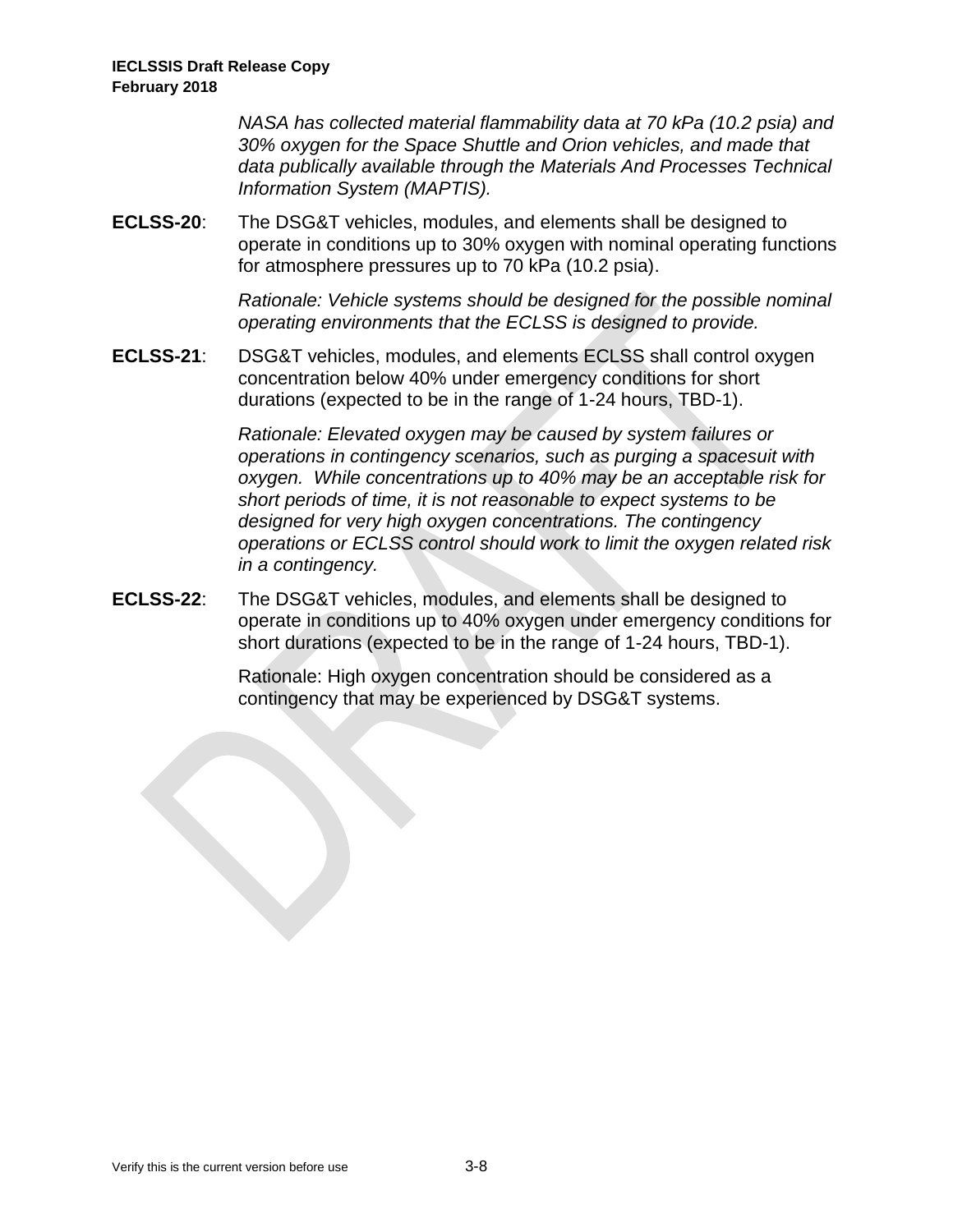

# **FIGURE 1 OXYGEN AND TOTAL PRESSURE CONDITIONS.**

## <span id="page-18-0"></span>**THIS FIGURE DOES NOT DESCRIBE THE CONTROL BOX AROUND ANY PARTICULAR SET POINT.**

# **3.3.3 ATMOSPHERE CARBON DIOXIDE LEVELS**

Carbon dioxide  $(CO_2)$  is produced as a waste product by crew metabolism and must be removed to maintain a safe and healthy environment for the crew. Typically, not every pressurized volume has a unique CO<sup>2</sup> removal system, so ventilation is required to move  $CO<sub>2</sub>$  to the system that removes it from the atmosphere.  $CO<sub>2</sub>$  concentration in the atmosphere determines whether a certain flow rate of air is sufficient for maintaining CO<sup>2</sup> levels with intermodule ventilation. The performance and design of the CO2 removal systems also depend on the CO2 levels in the atmosphere.

**ECLSS-23**: The DSG&T vehicles, modules, and elements ECLSS shall control the 24-hour average cabin  $CO<sub>2</sub>$  partial pressure to a goal of 267 Pa (2) mmHg) (2600 ppm) (TBR-2)

> *Rationale: Some evidence from long-term ISS missions suggests that microgravity increases crewmembers' susceptibility to CO2-related symptoms, such as headache, lethargy, malaise, listlessness, and fatigue. Therefore, as a technical goal, CO<sup>2</sup> levels should be as low as possible in order to reduce or prevent crew symptoms. NASA medical experts recommend 267 Pa (2 mmHg) (2600 ppm) as the design level to minimize crew symptoms. New standards are expected to be levied in a future update of NASA-STD-3001.*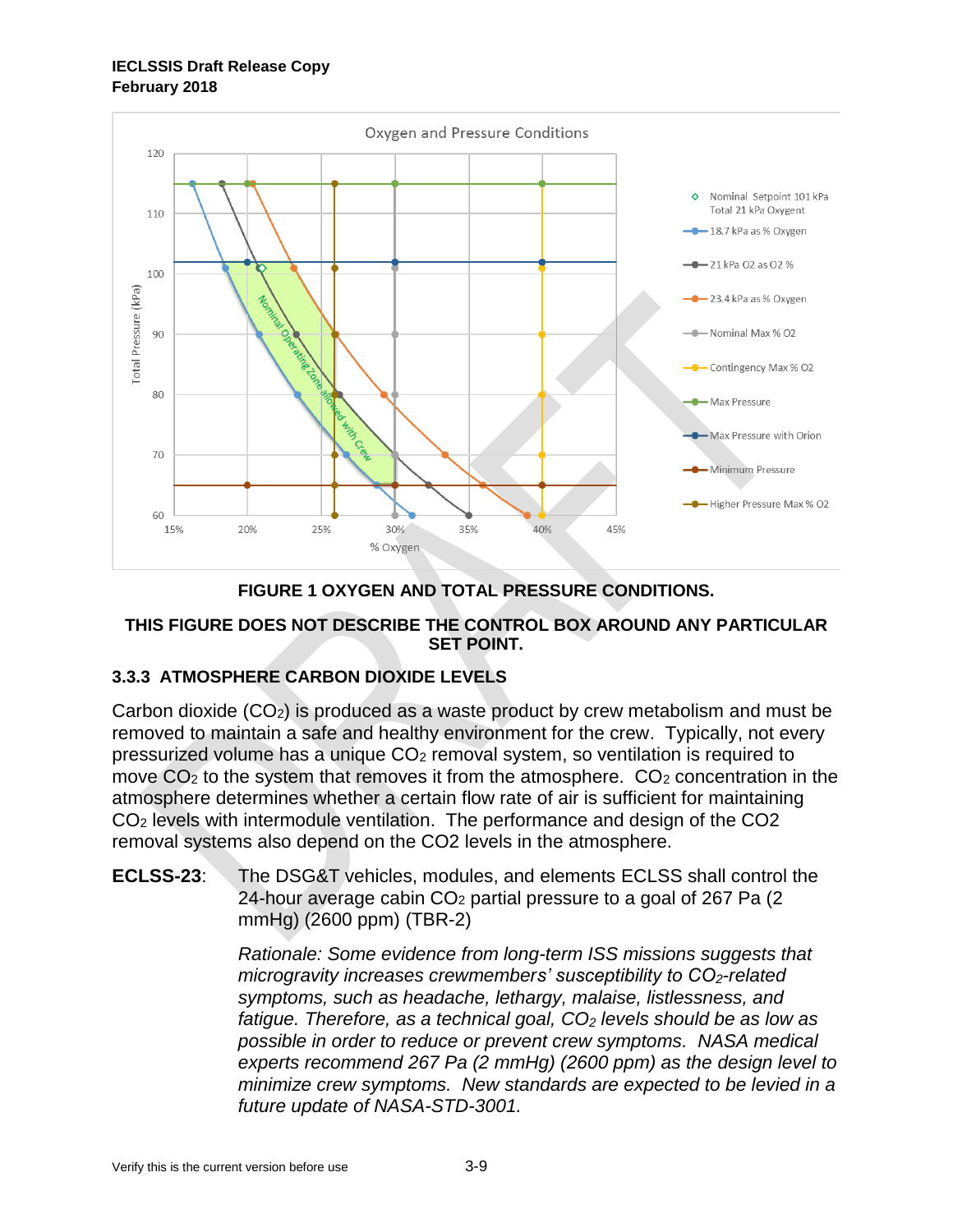## **3.3.4 ATMOSPHERE TEMPERATURE**

Atmosphere temperature control is important for crew comfort and health. Atmosphere temperatures, especially at high and low extremes, may also be important for the design of vehicle systems inside the pressurized volumes. The combination of atmosphere and humidity must be maintained within a "comfort zone". [Figure 2](#page-21-0) illustrates the interactions between temperature and moisture content of the air that impact crew comfort and define at what temperatures 100% relative humidity is reached and condensation will occur.

**ECLSS-24**: The DSG&T vehicles, modules, and elements ECLSS (life support and thermal control system) shall control the internal atmosphere temperature between 21°C (70°F) and 27°C (81°F) when the crew is present.

> *Rationale: "Maintaining proper atmospheric temperature is important for maintaining a safe body core temperature, and is also important for comfort" per NASA/SP-2010-3407/Rev1.*

**ECLSS-25**: The DSG&T vehicles, modules, and elements ECLSS (life support and thermal control system) shall provide crew selectable set points for internal atmosphere temperature in step sizes no greater than 1°C increments.

> *Rationale: Temperature preferences vary between crewmembers, and may vary depending on the workload and activity being performed at the time, such as sleep or exercise.*

**ECLSS-26**: The DSG&T vehicles, modules, and elements ECLSS (life support and thermal control system) shall control the internal atmosphere temperature to within  $+/- 1.5^{\circ}C (+/- 2.7^{\circ}F)$  of the temperature set point.

> *Rationale: Per NASA/SP-2010-3407/Rev1, +/- 1.5°C (+/- 2.7°F) is sufficient precision to maintain crew comfort.*

**ECLSS-27**: The DSG&T vehicles, modules, and elements ECLSS (life support and thermal control system) should provide crew selectable set points for atmosphere temperature in step sizes of 0.5°C (0.9°F) increments for crew comfort.

> *Rationale: More set points will provide more options for the crew to select the optimal temperature for crew comfort.*

**ECLSS-28**: The DSG&T vehicles, modules, and elements ECLSS (life support and thermal control system) should design to control the DSG&T atmosphere temperatures to increments +/- 0.5°C (+/- 0.9°F) of the temperature set point for crew comfort.

> *Rationale: Tighter control bands and less temperature variation would allow control closer to the desired temperature selected by the crew.*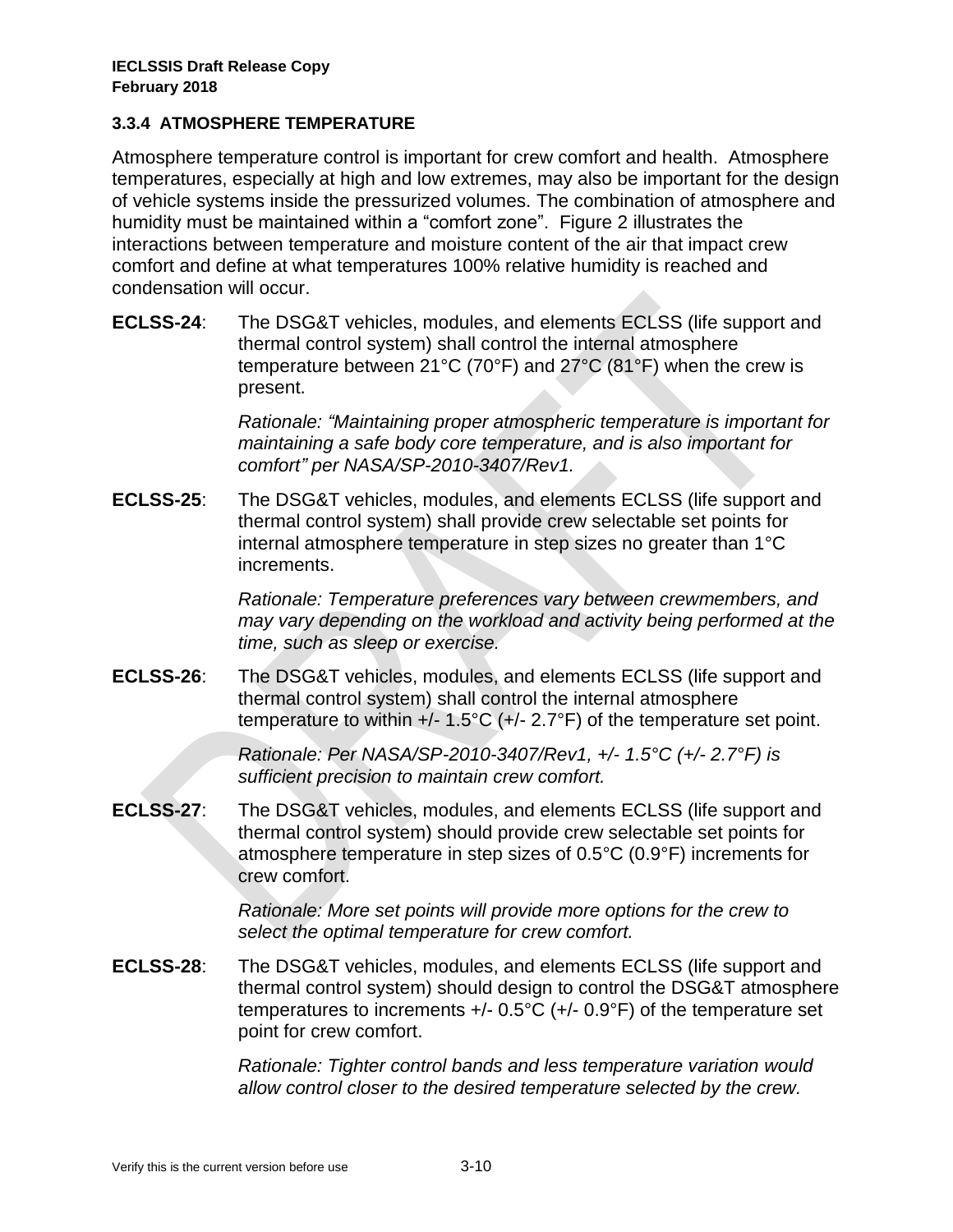**ECLSS-29**: The DSG&T vehicles, modules, and elements systems inside the pressurized volume shall be designed to survive, or operate if needed during dormant phases, in temperatures as low as 4°C (39°F) (TBR-3) during periods when crew is not present.

> *Rationale: During uncrewed periods, there is no need to maintain systems for crew health. Lower temperatures could aid in reducing growth of microbial contamination in wetted systems or on vehicle surfaces. The temperature should be maintained high enough that liquid water will not freeze and expand, which would damage systems. This requirement does not define the functional allocation or concept of operation that would describe what functions must operate during this uncrewed dormant phase. All systems onboard the spacecraft may be exposed to dormant conditions, unless functionality is included in part of the system to actively condition them. Other systems may be required to perform their functions, possibly in a modified mode, depending on the concept of operations of the mission, while other systems are dormant and the vehicle is controlling the environment to conditions that are different from conditions when the crew is present.*

# **3.3.5 ATMOSPHERE RELATIVE HUMIDITY**

Water content in the atmosphere can be described as a partial pressure or concentration, but relative humidity is more directly connected to crew comfort, and to the risk of condensation on vehicle surfaces.

**ECLSS-30**: The DSG&T vehicles, modules, and elements ECLSS (life support and thermal control system) shall nominally control relative humidity of the DSG&T pressurized volumes (vehicles and habitable modules) atmosphere from 40% to 75% when the crew is present.

> *Rationale: Relative humidity is controlled for crew comfort, and is a function of dew point temperature in the atmosphere and atmosphere temperature. NASA recommendations for the tolerable range for relative humidity are provided in NASA-STD-3001, Vol 2 Rev A, in Section 6.2.3.1, and in Section 6.2.3.2 of NASA/SP-2010-3407/Rev1 as 25%- 75% relative humidity. The GOST Р 50804-95 Group D10 document recommends a minimum of 40% relative humidity for crew comfort.*

**ECLSS-31**: For short durations less than 24 continuous hours, the DSG&T vehicles, modules, and elements ECLSS (life support and thermal control system) can allow the relative humidity of the DSG&T atmosphere to be lower or higher than the nominal range, from 30% to 80% when the crew is present.

> *Rationale: Humans can tolerate a wide range of humidity for short periods of time. High humidity may make it difficult to control core body temperature if sweat does not evaporate well. Low humidity causes drying of the eyes, skin and mucous membranes of the nose and throat.*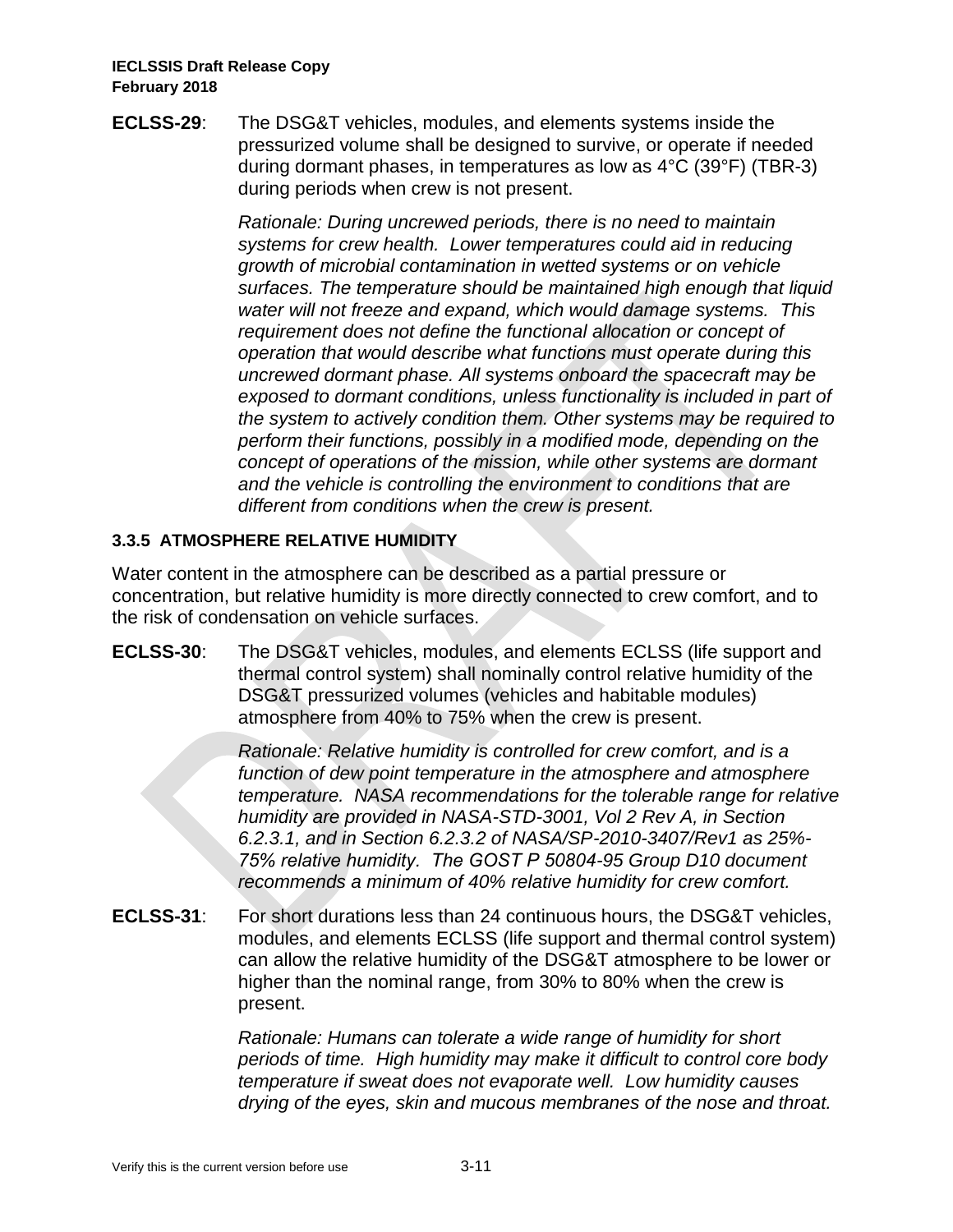**ECLSS-32**: The DSG&T vehicles, modules, and elements ECLSS shall control the dew point temperature of the atmosphere below the DSG&T pressurized volumes (vehicles and habitable modules) internal wall or surface temperatures to prevent condensation at all times.

> *Rationale: Liquid water on surfaces is conducive to microbial growth, and can be damaging to system hardware. Local condensation can be created when the atmosphere dew point temperature is at or above the surface temperature in any location. When power is available to condition vehicle walls to higher temperatures, higher dew points can be permitted to achieve higher relative humidity if it is more comfortable for the crew.*



### <span id="page-21-0"></span>**FIGURE 2 ENVIRONMENTAL COMFORT ZONE (NASA-STD-3001, SECTION 6.2.4 FIG 1)**

#### **ILLUSTRATES RELATIONSHIPS BETWEEN DEW POINT, TEMPERATURE, AND RELATIVE HUMIDITY. STANDARDS FOR TEMPERATURE, RELATIVE HUMIDITY, AND CONDENSATION AIM TO KEEP THE CREW COMFORTABLE WHILE MAINTAINING A CLEAN AND SAFE ENVIRONMENT.**

# **3.3.6 POTABLE WATER QUALITY**

Potable water quality must be defined so that water provided by any partner will be accepted for crew consumption by medical experts. Potable water quality limits are defined by crew health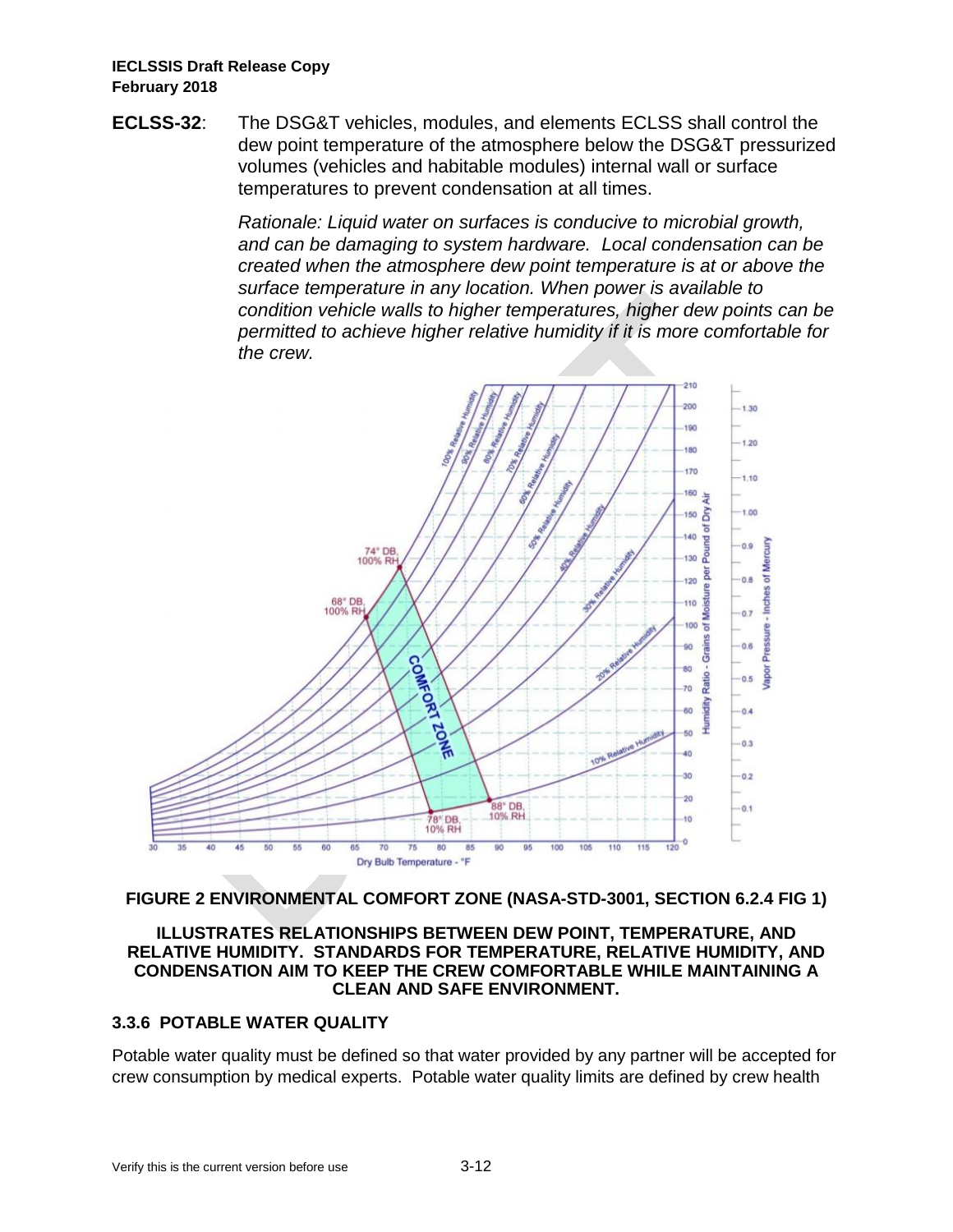and medical experts. Several changes to existing standards are expected for the DSG&T vehicle.

**ECLSS-33**: The DSG&T vehicles, modules, and elements ECLSS shall provide potable water within standards for chemical and microbial contamination, and within acceptable aesthetic limits for crew consumption.

Key water quality standards include

| Property                      | Limit or Range                                                                | <b>Notes</b>                                                                                  |
|-------------------------------|-------------------------------------------------------------------------------|-----------------------------------------------------------------------------------------------|
| <b>Total Organic Carbon</b>   | $<$ 5 mg/L (TBR-4)<br>uncharacterized<br>$<$ 25 mg/L (TBR-5)<br>characterized | Value change compared to<br>NASA SWEG in JSC 63414                                            |
| Ammonia                       | $<$ 3 mg/L                                                                    | Value change compared to<br>NASA SWEG in JSC 63414                                            |
| <b>Silver</b>                 | $< 0.4$ mg/L                                                                  | Expected to be used at<br>concentrations near the<br>maximum allowable for biocide<br>control |
| pH                            | $5.5 - 9$                                                                     | Selected as a range that meets<br>both NASA and GOST<br>standards.                            |
| <b>Free and Dissolved Gas</b> | $< 0.1\%$                                                                     | Only appears as a health<br>standard in NASA standards,<br>not in GOST standards              |

**ECLSS-34**: DSG&T vehicles, modules, and elements ECLSS shall maintain individual chemical contaminants below toxicity limits defined by health and medical standards.

> *Rationale: Potable water quality limits are specifically set to be appropriately protective of the health and performance of spaceflight crews in consideration of the types of chemical/microbial risks relevant to this unique population. A current list of toxicity limits in NASA's SWEGs can be found in JSC 63414. A final list of critical contaminants will need to be reviewed after vehicle systems are selected. New limits could be added to those standards if new materials or operations introduce risks beyond what is currently managed for the International Space Station.*

**ECLSS-35**: Microbial control shall maintain cleanliness equivalent to 50 cfu/mL counts (TBR-6), with non-detectable per 100 mL coliform bacteria, nondetectable per 100 mL fungus, and 0 parasitic protozoa.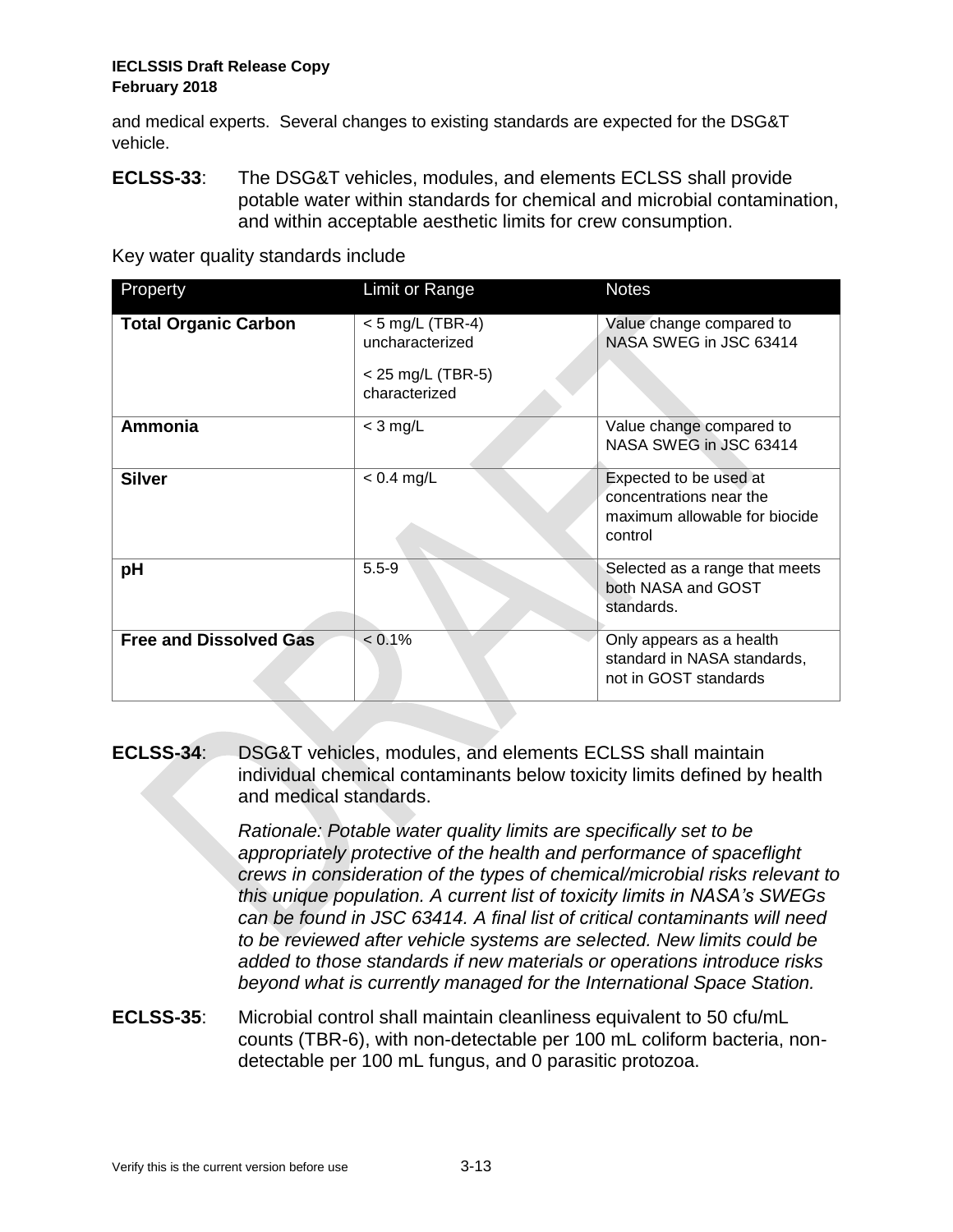*Rationale: Potable water quality limits are specifically set to be appropriately protective of the health and performance of spaceflight crews in consideration of the types of chemical/microbial risks relevant to this unique population. These limits are what is set by NASA-STD-3001- Volume 2 Rev A. The method of measuring and validating microbial control may change based on new monitoring technology.*

## **3.3.7 POTABLE WATER QUALITY AND MICROBIAL CONTROL PERFORMANCE**

The compatibility of biocides in potable water is an important issue for system interoperability, and is described in Section [3-1.](#page-10-0) Performance requirements for the biocide in the potable water system must be met at the same time as the compatibility requirements.

**ECLSS-36**: The DSG&T vehicles, modules, and elements ECLSS shall maintain the quality, including chemical and microbial, of stored potable water within defined limits for at least 4 years (TBR-7) in open-loop systems.

> *Rationale: Water storage duration includes time between ground processing and launch, and storage on orbit before use. Long storage durations are important for the early DSG missions before closed-loop life support is delivered. The final scenario to define the mission operations concept that drive duration will be captured in official program documents. Until then, this assumes that one crew launch per year occurs to the DSG, and that not every major launch would be able to include water delivery. A robust system should also be designed for contingencies like delayed launches or lost resupply missions that could add another year of storage for the on-orbit assets before the crew returns. Some analysis cases may choose not to put water on logistics missions, especially if more perishable items like food are needed, or items specific to a particular crew (clothing spacesuits) need to be delivered. TBR-7 starts with 4 years as a life target based on time for ground processing, at least two years of nominal mission storage, plus margin for contingencies or providing flexibility for logistics choices.*

*For long duration missions with closed-loop water recycling, expired water can be processed to return to potable status. Therefore, transit to Mars, or dormancy in Mars orbit on the Mars surface are not driving durations for storage life. However, this would drive a requirement to supply ascent vehicles or predeployed landers with recently processed potable water before use.*

### **3.3.8 URINE PRETREATMENT PERFORMANCE**

Crew urine is a resource that can be recycled into useful water or oxygen when closedloop recycling systems are provided as part of the ECLSS. In a system with many contributing partners, the provider of the waste collection system may not be the provider of the urine recycling system. Waste collection systems are likely provided earlier than water recycling systems. Defining performance requirements for these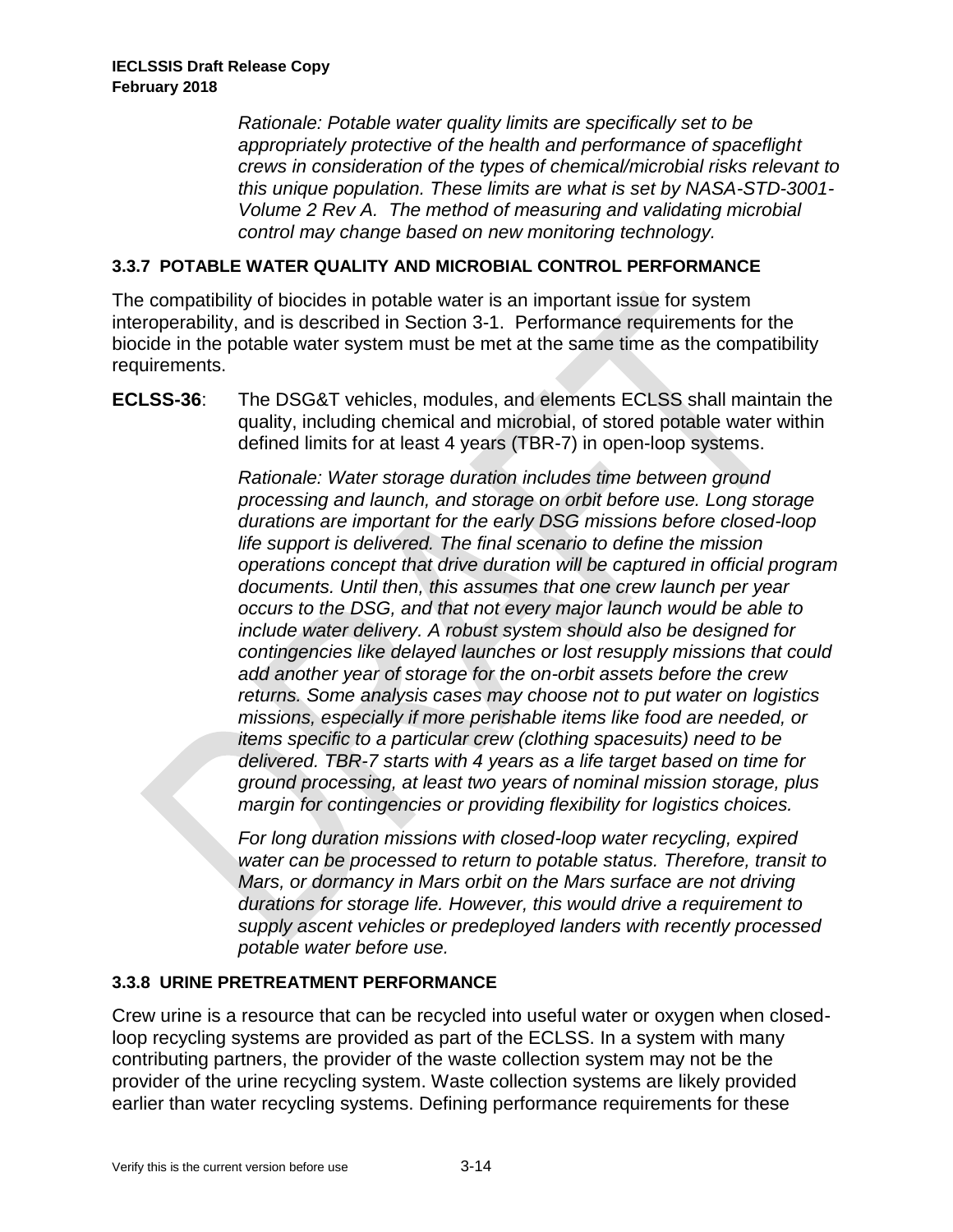systems early will make it possible to compare technical solutions for the DSG&T, and test viable systems for compatibility with closed-loop urine recycling systems.

This is not intended to define the functional allocations in DSG&T and require that every vehicle, module, and element of the DSG&T must have a waste collection system with urine pretreatment. But if they do have a waste collection system, the urine pretreatment should meet these standards.

**ECLSS-37**: DSG&T vehicles, modules, and elements waste collection system(s) shall provide a urine pretreatment that protects the waste collection system.

> *Rationale: Pretreatment is initially used to protect the urine collection system components. Current systems assumptions include a spinseparator in the urine collection system that cannot accept particulate (e.g. precipitation of solids from urine), and bellows tank storage that cannot accept evolution of free gas (e.g. CO<sup>2</sup> or NH3) or biological fouling. Free gas would cause tank pressurization, and failures in pumps, filters or other components.*

**ECLSS-38**: DSG&T vehicles, modules, and elements waste collection system(s) shall provide a urine pretreatment that maintains effective microbial (bacterial and fungal) control in the pretreated urine for 3 months of storage.

> *Rationale: Urine pretreatment controls prevents microbial growth that would clog the urine recycling systems or fluid lines and tanks in the system. ISS experience shows that urine may need to be stored during maintenance and troubleshooting of water processing systems. The three-month requirement allows time for systems to store urine during startup of ECLSS systems, and during maintenance, and still be able to recover water.*

**ECLSS-39**: DSG&T vehicles, modules, and elements waste collection system(s) shall provide a urine pretreatment that maintains the urine within specifications for processing by the water recovery system after 3 months of storage.

> *Rationale: In long duration missions, pretreating urine also allows water recovery from stored urine by making sure that it is still compatible with the water recovery system. The urine recycling system may have unique requirements such as free gas, particulate, or other constraints on what can successfully be processed by the system. ISS experience shows that urine may need to be stored during maintenance and troubleshooting of water processing systems. The three-month requirement allows time for systems to store urine during startup of ECLSS systems, and during maintenance, and still be able to recover water.*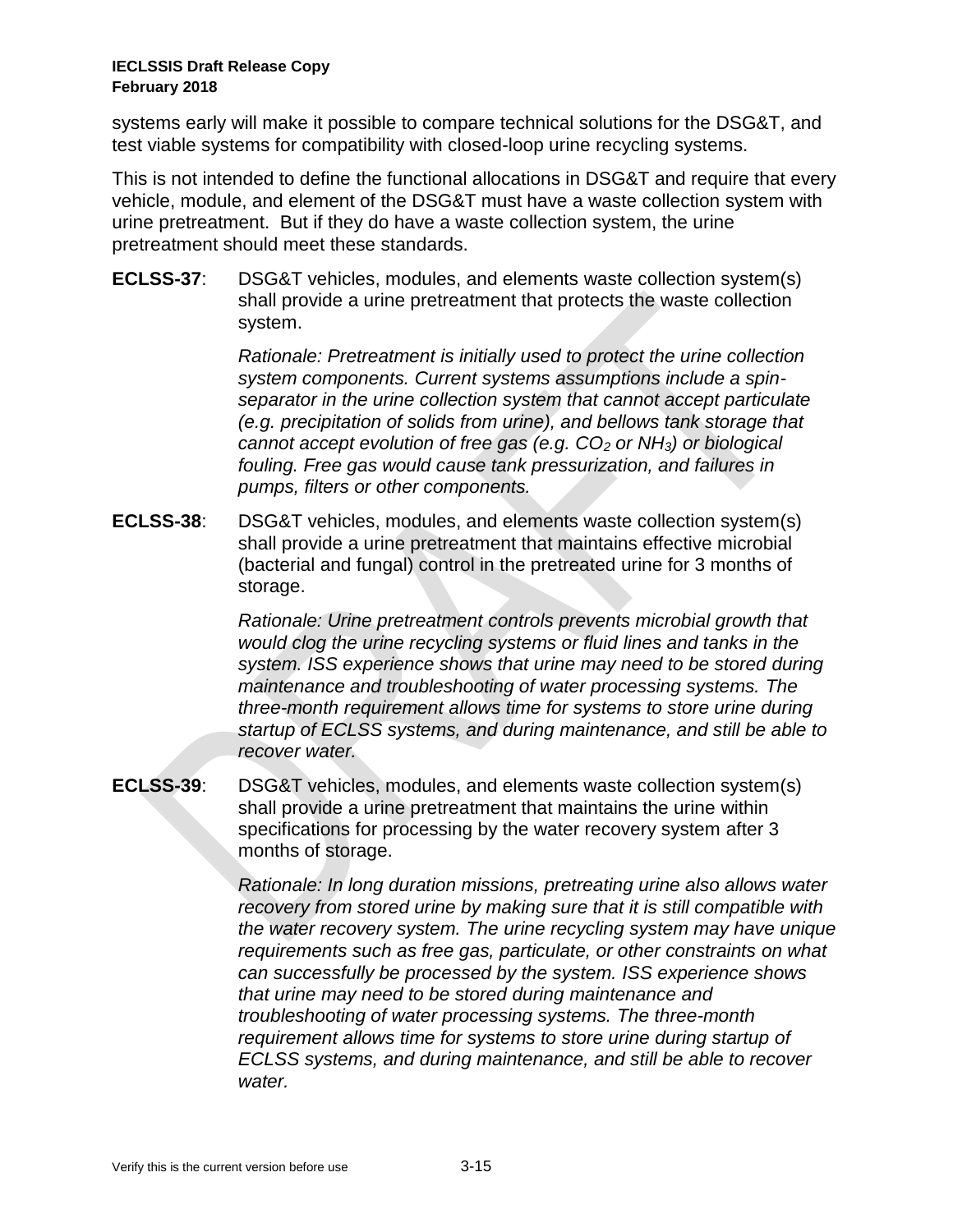**ECLSS-40**: Urine pretreatment chemicals shall have stable shelf life of greater than 3 (TBR-8) years for Mars missions. Ideal performance would be stable shelf life greater than 5 years for pre-emplaced cargo delivery scenarios.

> *Rationale: The Deep Space Transport vehicle is expected to perform conjunction-class missions to Mars. The waste collection system for the DSG is expected to be common with the DST to simplify crew training and maximize common spares, especially since the waste collection system often has disposable components for cleanliness. Operation at the DSG will build experience with the system to be used on the DST, and thus should be designed to meet DST requirements.*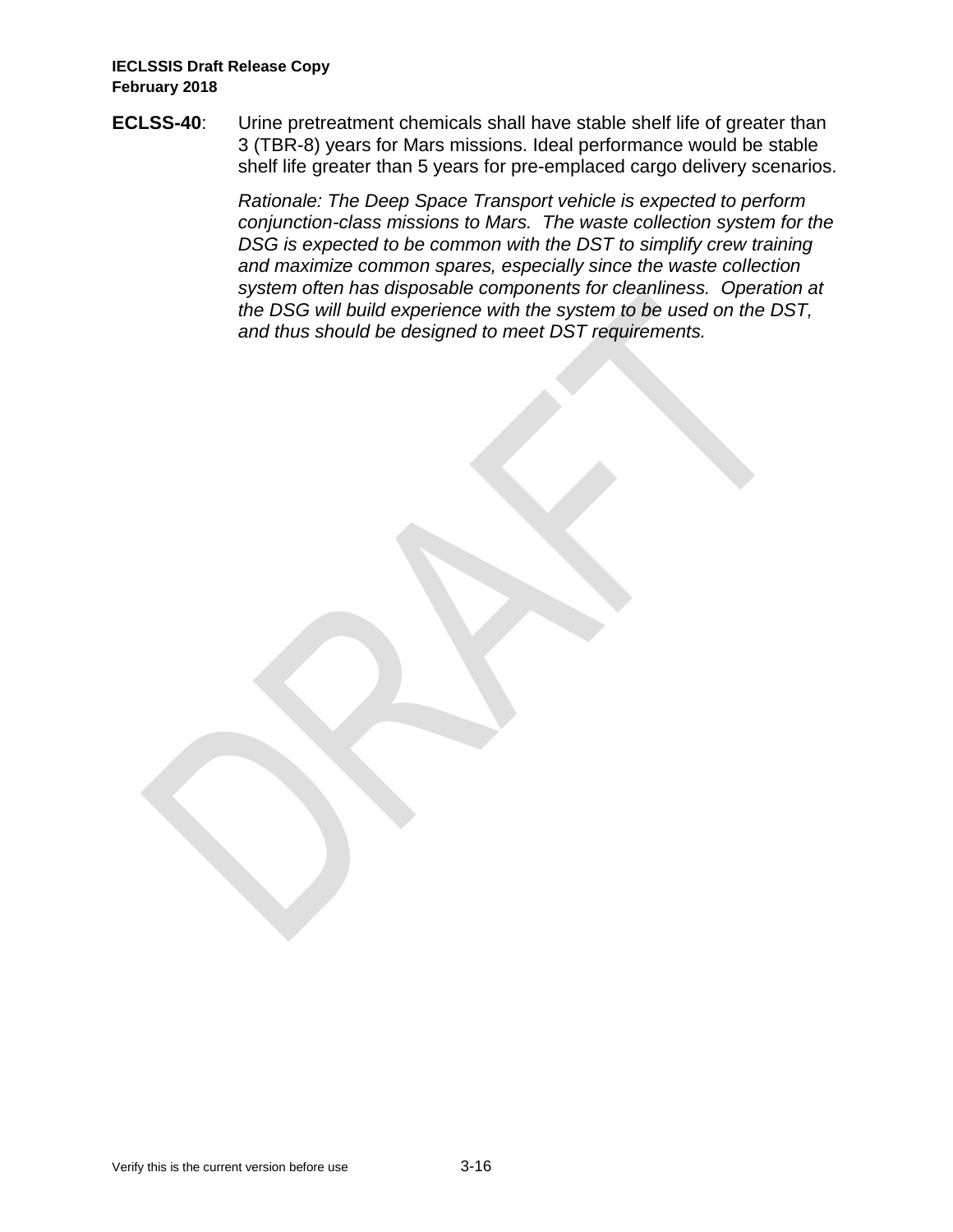# **4.0 VERIFICATION AND TESTING**

The technical requirements listed in Section 3.0 will typically be verified through the rollup of subsequent verifications of lower level allocated and derived technical requirements and analysis of integrated designs. These will be traced through bidirectional traceability matrices in the lower level requirements. When test or analysis of the individual elements is not adequate to show compliance at an integrated level, additional test or analysis will be performed. The specifics of the verification program will be captured in ESD and DSG&T V&V Documentation.

# **4.1 EARLY DISCUSSIONS ON TESTING STANDARDS**

For some topic areas, early discussions on test methods are required for technology development, as well as for the final vehicle design. This section provides information or discussion on topics that would be implemented in the lower level verification requirements, but may be useful background to guide technology development.

## **4.1.1 AUGMENTED URINE TO REPRESENT SPACEFLIGHT CONDITIONS**

Wastewater systems and water processors which process urine should perform testing with wastewater streams that represent urine from crewmembers during spaceflight. This is especially true for systems which add additional chemical species (such as a pretreatment), or are sensitive to particulates, or concentrate wastewater, or otherwise utilize phase change (such as distillation, evaporation, freeze-drying, precipitation). The document CTSD-ADV-1324 "Collection, Augmentation, Stabilization, and Disposal of Urine" describes methods to augment human urine collected on Earth to represent key spacecraft urine properties, such as Calcium concentration of 230 mg/L. It also describes current available spacecraft methods for pretreating urine with added chemicals for stability and microbial control.

ISS operations history and failures have identified several lessons learned that demonstrate that ground testing did not sufficiently replicate spacecraft conditions. One example is increased concentration of key minerals such as calcium.

# **4.1.2 INOCULATION OF URINE FOR URINE PRETREATMENT TESTS**

New pretreatment formulations shall be tested to see if they achieve the same levels of microbial and fungal control as state of the art pretreatment, using inoculated, augmented, human urine. A pretreatment that does not perform the same as the state of the art pretreatment could still be selected. If other pretreatments have different performance, they must be thoroughly tested with an integrated waste collection system, wastewater transport and storage, and water processing system to show successful operation.

Inoculation with fungus and bacteria is based on microbial load that has been found on ISS in the waste system. Testing in a lab is likely to have a cleaner environment than ISS and would not provide a consistent or sufficient challenge.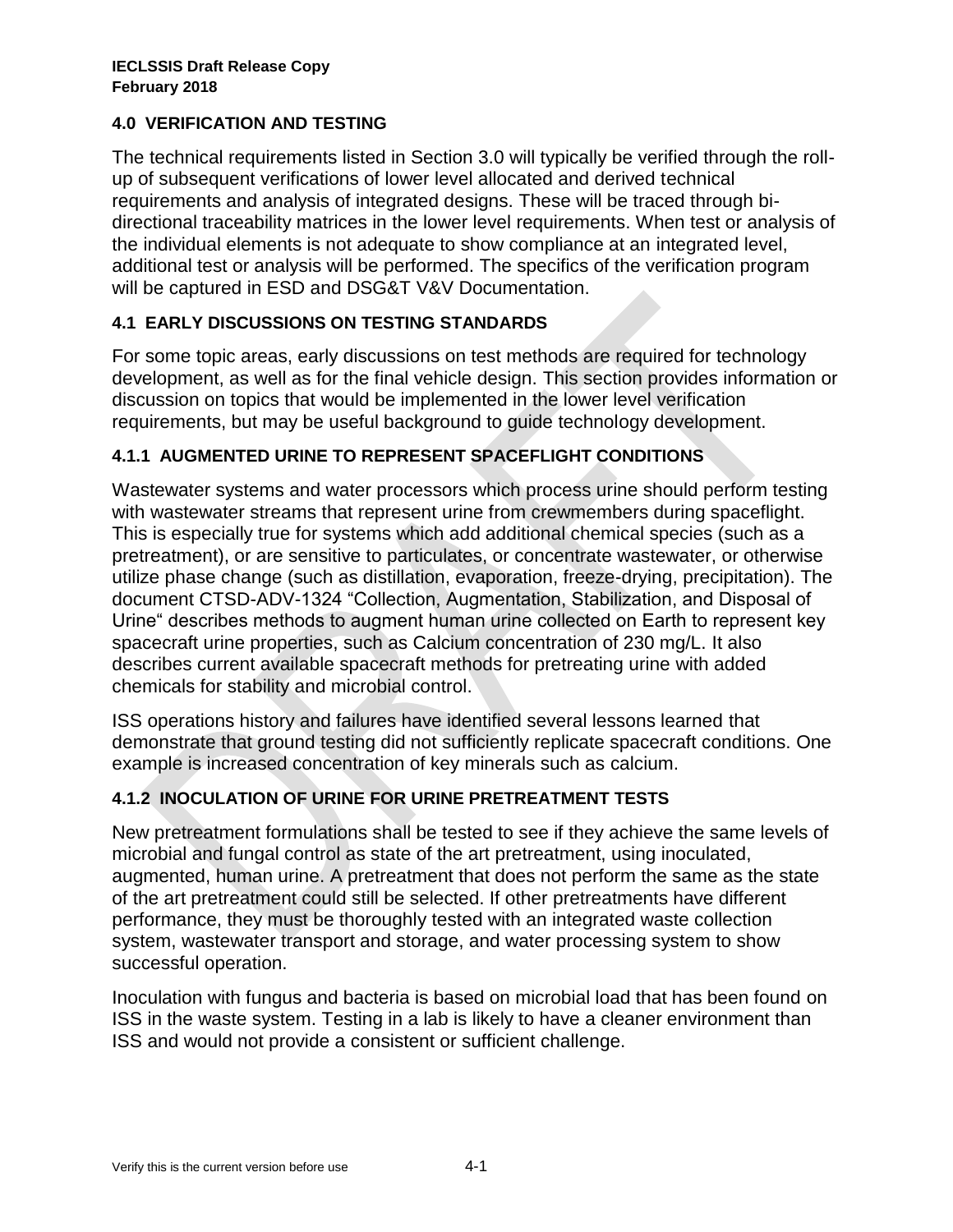## **4.1.3 TECHNOLOGY VALIDATION TESTING**

NASA and international partners need to agree on expectations for technology demonstration before systems can be considered ready for inclusion in DSG&T.

Note: Carbon dioxide removal is one of the first systems where discussions have begun. For example, ESA has negotiated a 1 year cumulative demonstration for the ACLS system on ISS. One possible agreement could be that  $CO<sub>2</sub>$  removal systems must be tested on orbit for at least one year cumulative time to verify their reliable performance in microgravity. On-orbit tests should be compared to ground tests that replicate ISS inlet conditions to validate that the system performs the same way in microgravity as it does on Earth. If on-orbit and ground tests are shown to have equivalent results, ground tests can be used to demonstrate system performance with different inlet  $CO<sub>2</sub>$  and flow conditions. These topics should be part of international contribution discussions.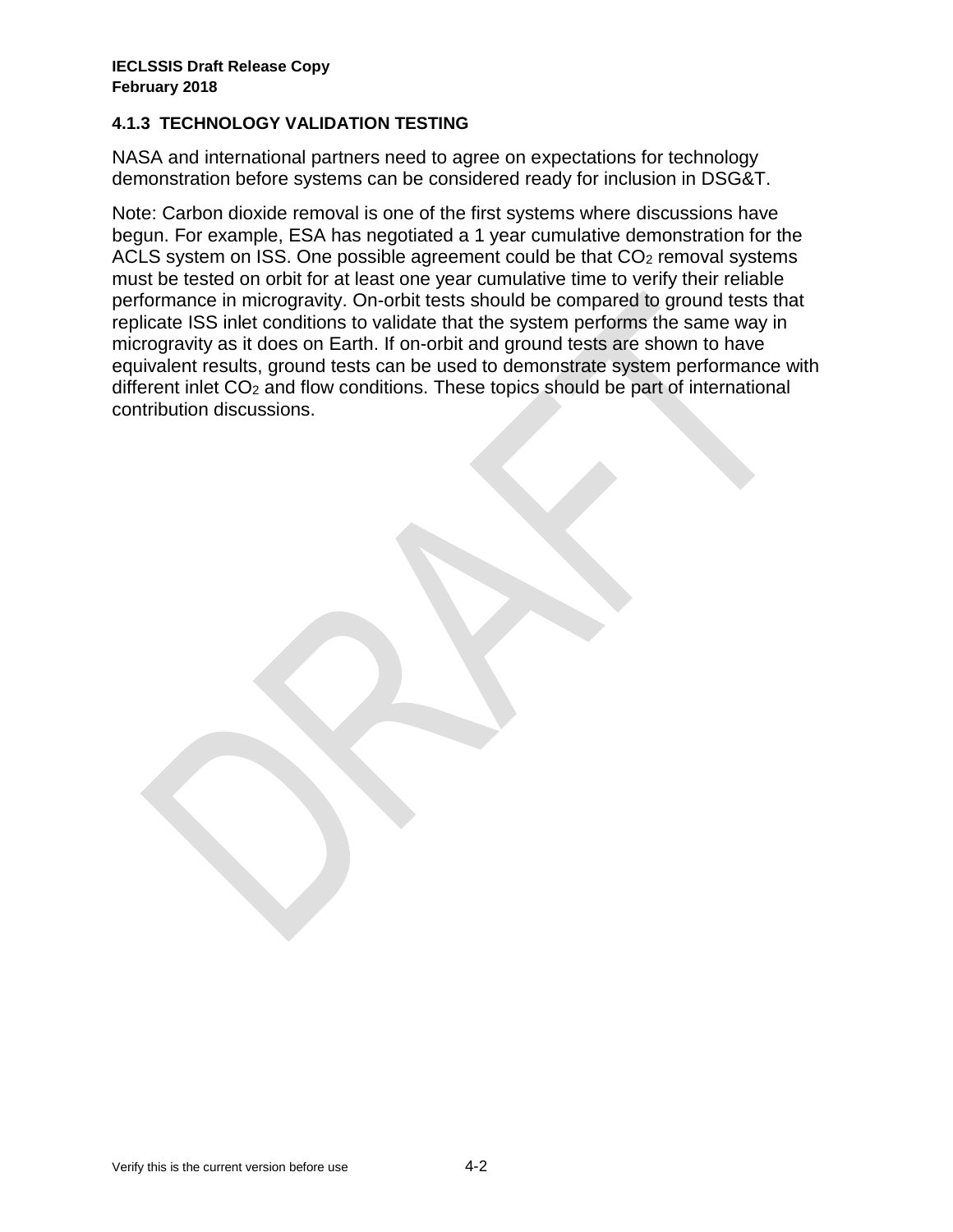# **5.0 FUTURE TOPICS FOR POSSIBLE STANDARDIZATION**

Several topics are partially defined, or have been identified for work, to lead to future standards.

Several topics have been identified as forward work include waste management, waste processing and resource recovery, physical connections (in addition to the quick disconnect connections identified below), design standards related to repairability and system refurbishment and maintainability, any tailoring of human system interaction standards, requirements that enable joint spares tracking and management.

In the areas listed below, some technical discussion has already begun, but there is forward work needed before a requirements structure and values can be proposed.

## **5.1.1 URINE PRETREATMENT FORMULATION AND DOSING**

The document CTSD-ADV-1324, "Collection, Augmentation, Stabilization, and Disposal of Urine", describes methods to augment human urine collected on Earth to represent key spacecraft urine properties. It also describes current available spacecraft methods for pretreating urine with added chemicals for stability and microbial control with phosphochromic and sulfochromic pretreatment formulations.

Additional updates may be required if technology development results in new, feasible formulations.

## **5.1.2 POTABLE WATER BIOCIDE FORMULATION AND MAINTENANCE**

The primary residual biocide used in the vehicle will be silver based. Concentrations must meet requirements for potable water when it is consumed by humans. Specifics of the silver formulation or generation method are undefined at this time.

Additional updates may be required if technology development results in new, feasible methods.

# **5.1.3 LIQUID QUICK DISCONNECT CONNECTIONS**

Placeholder for future content. Trade studies may be required.

### **5.1.4 GAS QUICK DISCONNECT CONNECTIONS**

Placeholder for future content. Trade studies may be required.

### **5.1.5 EMERGENCY EQUIPMENT**

Emergency systems, such as masks, should be standardized to simplify crew training and improve crew response in contingencies.

#### **5.1.6 CREWMEMBER METABOLIC RATES**

Placeholder for future standard.

*Rationale: Crew metabolic rates define the oxygen use, carbon dioxide production, sensible heat production, water vapor production (respiration and latent heat through perspiration) of a crewmember as a result of*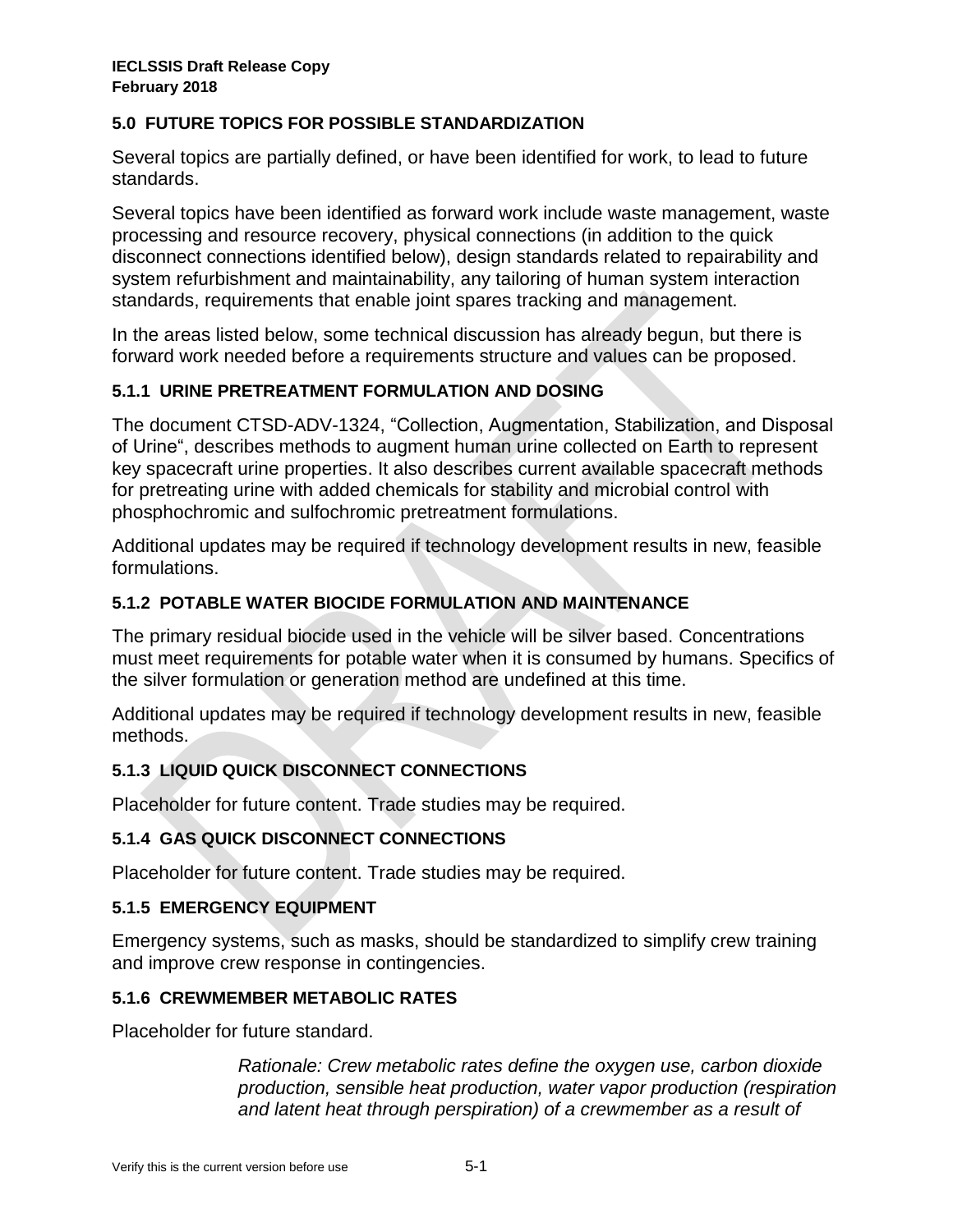*metabolic activity and individual crewmember size. These values are a reasonable maximum to be used for system design, but will vary significantly during actual missions for individual crewmembers. Total metabolic rate is expected to be higher for exploration missions than what is described in NASA/SP-2010-3407/Rev1 due to longer exercise periods.*

## **5.1.7 CREWMEMBER TRACE GAS GENERATION RATE**

Placeholder for future standard.

*Rationale: Trace gas generation rates are needed to design trace contaminant control systems. Trace gas generation includes both crewmember and materials off-gassing. Reference AIAA 2009-01-2592 for preliminary values.*

## **5.1.8 VEHICLE TRACE GAS GENERATION RATE**

Placeholder for future standard.

*Rationale: Trace gas generation rates are needed to design trace contaminant control systems. Trace gas generation includes both crewmember and materials off-gassing. Reference AIAA 2009-01-2592 for preliminary values.*

## **5.1.9 PLANT GROWTH SYSTEM GAS EXCHANGE RATES**

Placeholder for future standard.

*Rationale: Growing plants for food will introduce oxygen, carbon dioxide, and humidity production and consumption rates that will impact the design of pressure control, CO<sup>2</sup> removal, and especially humidity control systems. Plants will also create and destroy trace gas contaminants, but those rates are likely to be low and not substantially impact designs. Limited plant growth is expected as part of the Deep Space Gateway with a negligible effect on CO<sup>2</sup> and O2. Transpiration of water into atmosphere humidity could have a detectable impact on the system even with small amounts of plant growth.*

# **5.1.10 CREWMEMBER WASTE GENERATION RATES**

Placeholder for maximum single events for design for urine, feces, and emesis

Placeholder for average planning rate for urine, feces, and emesis

*Rationale: Crewmember urine and feces generation rates will drive waste collection system design, logistics supply planning (based on frequency of toilet use), and waste management and disposal planning.*

# **5.1.11 WATER COMPATIBILITY WITH OTHER VEHICLE SYSTEMS**

Placeholder for water interface with spacesuits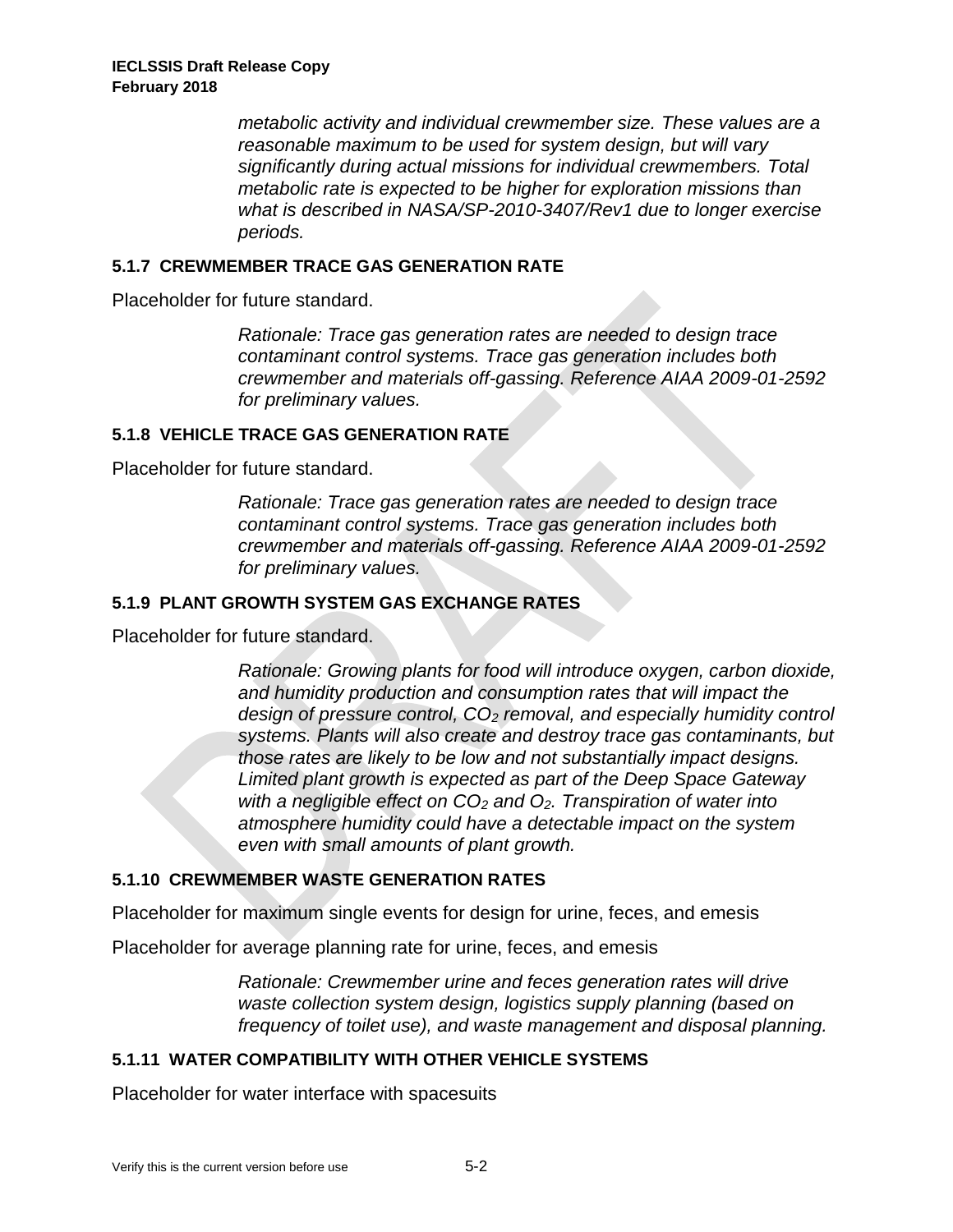Placeholder for future standard.

*Rationale: Water supply to spacesuits, oxygen generation, monitoring systems, medical systems, or supplying experiments may have unique interface requirements. This water does not necessarily also have to meet the potable water standard.*

# **5.1.12 VEHICLE TEMPERATURES DURING DORMANCY**

Placeholder for maximum temperature during dormancy if analysis shows it is higher than nominal temperatures

> *Rationale: A close approach to the moon could induce a high temperature that would need to be defined if thermal control systems are in a dormant state. If analysis shows that high temperatures are possible during dormancy, internal vehicle temperature control analysis needs to be performed to examine what temperatures would actually be experienced, and where the limits of operation are for electronic components or others that might be sensitive at higher temperatures. High temperatures would drive higher rates of materials off gassing during this period.*

Placeholder for controlling vehicle internal temperature during dormancy if payloads require it

> *Rationale: It may also be necessary to define local temperatures for science payloads that are maintained separately from the overall vehicle temperature.*

# **5.1.13 AIRLOCK OXYGEN**

DSG&T airlock will have unique oxygen requirements

# **5.1.14 AIRLOCK PRESSURE**

DSG&T airlock will have unique pressure requirements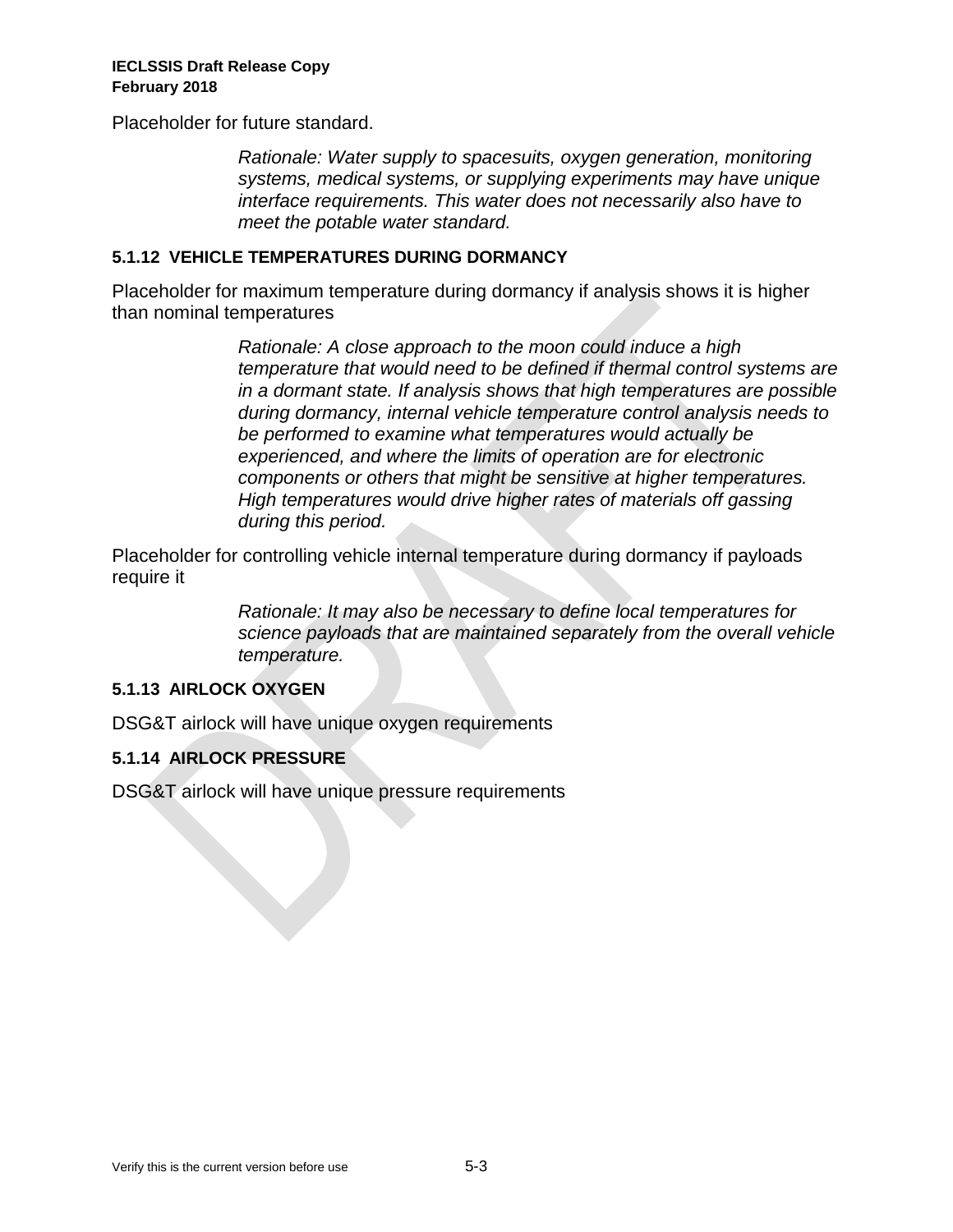# **APPENDIX A - ACRONYMS AND ABBREVIATIONS**

| American Institute of Aeronautics and Astronautics<br><b>Advanced Closed Loop System</b>                                                                                                                                                                                                     |
|----------------------------------------------------------------------------------------------------------------------------------------------------------------------------------------------------------------------------------------------------------------------------------------------|
| <b>Carbon Dioxide</b><br>Crew and Thermal Systems Division<br><b>Contingency Water Container</b>                                                                                                                                                                                             |
| Deep Space Gateway<br>Deep Space Gateway and Transport<br>Deep Space Transport                                                                                                                                                                                                               |
| <b>Environmental Control and Life Support System</b><br><b>Extravehicular Activity</b>                                                                                                                                                                                                       |
| <b>Future Capabilities Systems Standards</b>                                                                                                                                                                                                                                                 |
| Human Exploration and Operations Mission Directorate<br>Human Integration Design Handbook                                                                                                                                                                                                    |
| International Environmental Control and Life Support System<br><b>Interoperability Standards</b><br>International Exploration Capabilities Study Team<br><b>International System Maturation Team</b><br>International Organization for Standardization<br><b>International Space Station</b> |
| <b>Johnson Space Center</b>                                                                                                                                                                                                                                                                  |
| Materials And Processes Technical Information System<br><b>Multilateral Coordination Board</b>                                                                                                                                                                                               |
| National Aeronautics and Space Administration<br>Ammonia                                                                                                                                                                                                                                     |
| Le Système International d'Unités<br><b>Spacecraft Water Exposure Guidelines</b>                                                                                                                                                                                                             |
| To Be Determined<br><b>To Be Reviewed</b>                                                                                                                                                                                                                                                    |
|                                                                                                                                                                                                                                                                                              |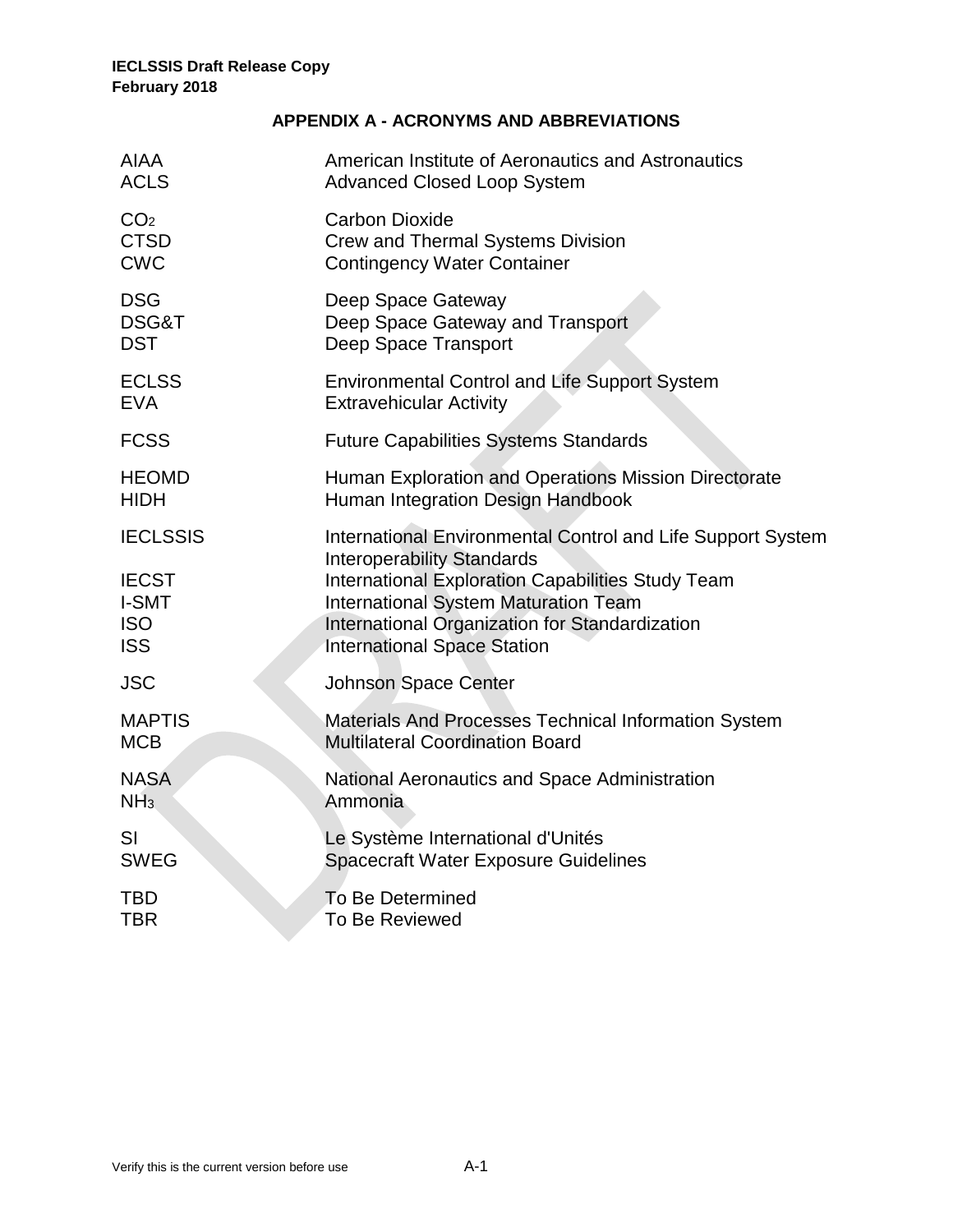#### **APPENDIX B GLOSSARY**

#### **Vehicle, Element, or Module**

The phrase "vehicle, element, or module" is used in this document to describe all of the pressurized, habitable volume that will make up the Deep Space Gateway, Deep Space Transport, and other related elements. If any elements have special requirements, such as an airlock being exposed to the vacuum of space, those requirements are called out specifically. The document is not expected to change requirements for the Orion spacecraft. It does not yet extend to any lunar or Mars landers or surface habitats. It does not include spacesuits.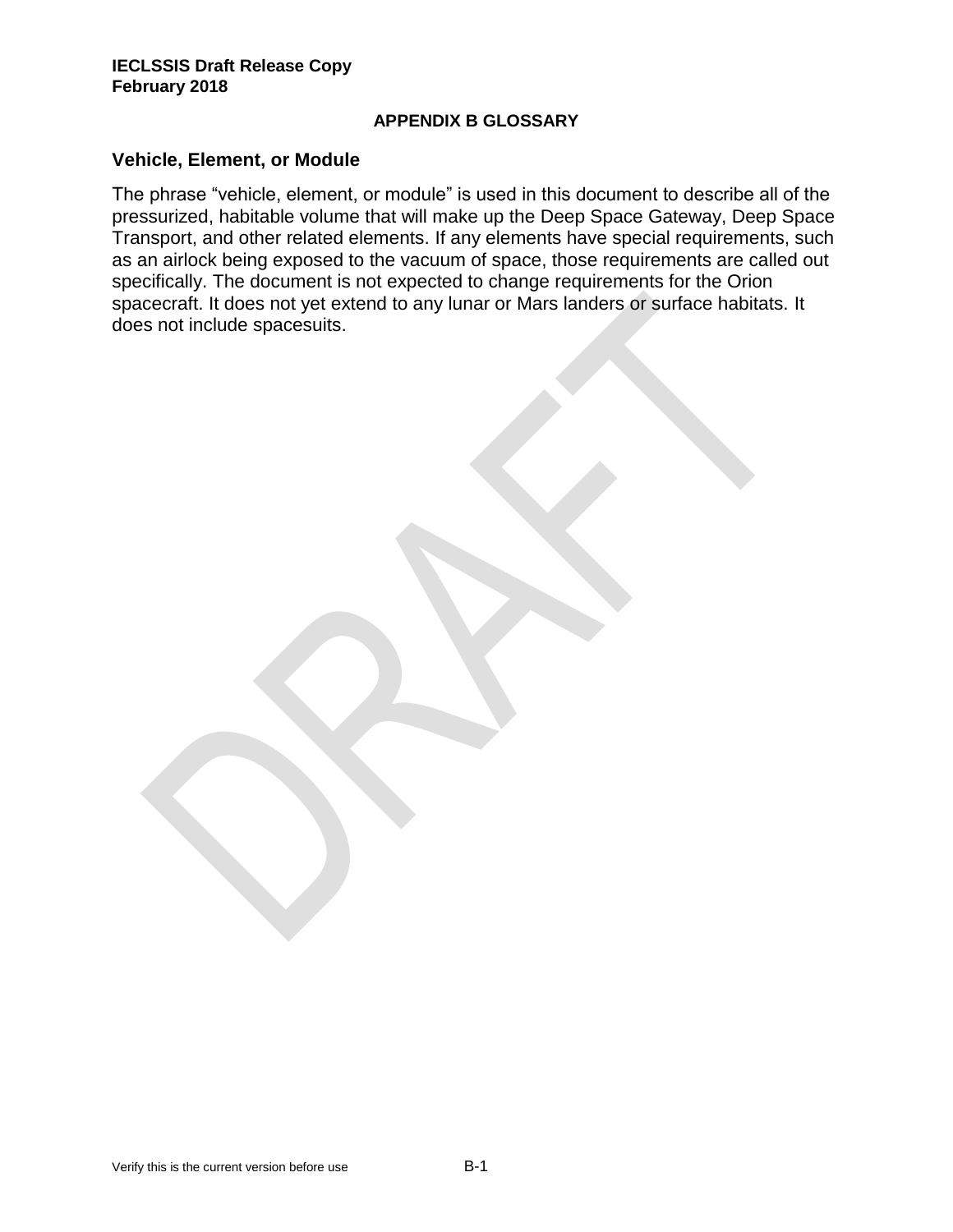## **APPENDIX C OPEN WORK**

Table C-1 lists the specific To Be Determined (TBD) items in the document that are not yet known. The TBD is inserted as a placeholder wherever the required data is needed and is formatted in bold type within brackets. The TBD item is numbered based on the section where the first occurrence of the item is located as the first digit and a consecutive number as the second digit (i.e., <TBD 4-1> is the first undetermined item assigned in Section 4 of the document). As each TBD is solved, the updated text is inserted in each place that the TBD appears in the document and the item is removed from this table. As new TBD items are assigned, they will be added to this list in accordance with the above described numbering scheme. Original TBDs will not be renumbered.

The IECLSSIS contains many placeholder topics for which future standards need to be created. However, since the best structure for listing the various values for each topic has not been created, they are not included as TBDs at this point.

| TBD   | <b>Section</b> | <b>Description</b>                                                                                                                                                                                                                                                                                                                                                                                   |  |
|-------|----------------|------------------------------------------------------------------------------------------------------------------------------------------------------------------------------------------------------------------------------------------------------------------------------------------------------------------------------------------------------------------------------------------------------|--|
| TBD-1 | 3.3.2          | High oxygen levels may be necessary as part of certain emergency operations, such<br>as attempting to purge a spacesuit into the habitat in order to perform transfer to an<br>unpressurized Orion. Detailed operations concepts and processes do not exist to<br>predict how long those conditions, or any other emergency that requires or temporarily<br>results in high oxygen levels will last. |  |
|       |                |                                                                                                                                                                                                                                                                                                                                                                                                      |  |
|       |                |                                                                                                                                                                                                                                                                                                                                                                                                      |  |
|       |                |                                                                                                                                                                                                                                                                                                                                                                                                      |  |

# **TABLE C-1 TO BE DETERMINED ITEMS**

Table C-2 lists the specific To Be Resolved (TBR) issues in the document that are not yet known. The TBR is inserted as a placeholder wherever the required data is needed and is formatted in bold type within brackets. The TBR issue is numbered based on the section where the first occurrence of the issue is located as the first digit and a consecutive number as the second digit (i.e., <TBR 4-1> is the first unresolved issue assigned in Section 4 of the document). As each TBR is resolved, the updated text is inserted in each place that the TBR appears in the document and the issue is removed from this table. As new TBR issues are assigned, they will be added to this list in accordance with the above described numbering scheme. Original TBRs will not be renumbered.